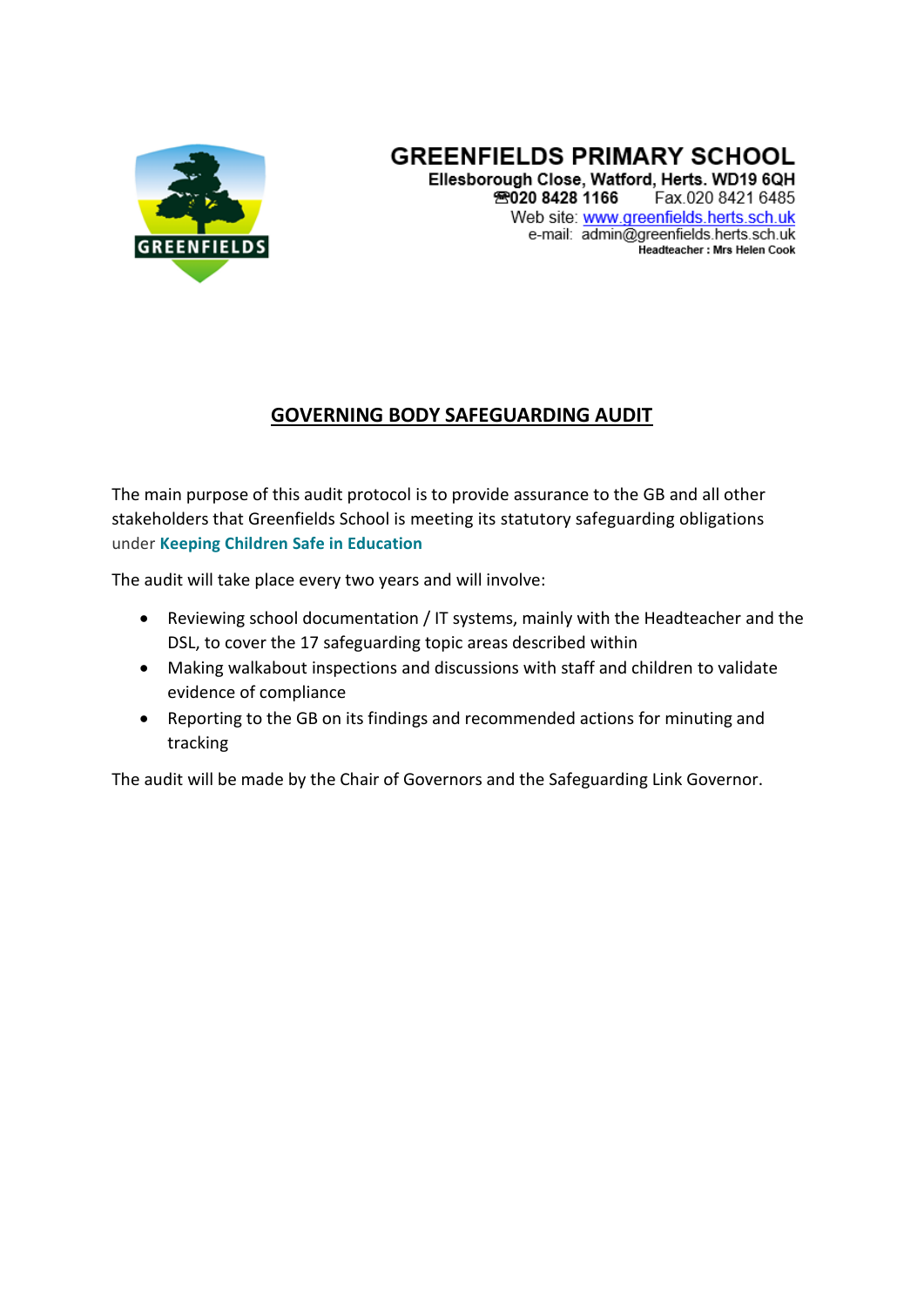#### **THE 17 SAFEGUARDING TOPIC AREAS**

The requirements for compliance in each area are listed in the following pages. These requirements are all derived from the latest version of **[Keeping Children Safe in Education](https://www.gov.uk/government/uploads/system/uploads/attachment_data/file/550511/Keeping_children_safe_in_education.pdf)**

- 1. CHILD PROTECTION POLICY
- 2. CHILD PROTECTION TRAINING
- 3. CHILDREN MISSING EDUCATION
- 4. DESIGNATED SAFEGUARDING LEAD
- 5. GOVERNOR SAFEGUARDING ROLES AND TRAINING
- 6. HANDLING ALLEGATIONS
- 7. INTER-AGENCY WORKING FOR SAFEGUARDING
- 8. OTHER SAFEGUARDING POLICIES AND PROCEDURES
- 9. OTHER SAFEGUARDING ROLES AND TRAINING
- 10. PROTECTING VULNERABLE CHILDREN
- 11. PUPILS' EXPERIENCE OF SAFEGUARDING
- 12. SAFEGUARDING IN WORK AND HOST FAMILY PLACEMENTS
- 13. SAFER RECRUITMENT OF CONTRACTORS
- 14. SAFER RECRUITMENT OF GOVERNORS
- 15. SAFER RECRUITMENT OF STAFF
- 16. SAFER RECRUITMENT OF VOLUNTEERS
- 17. SINGLE CENTRAL RECORD OF RECRUITMENT AND VETTING CHECKS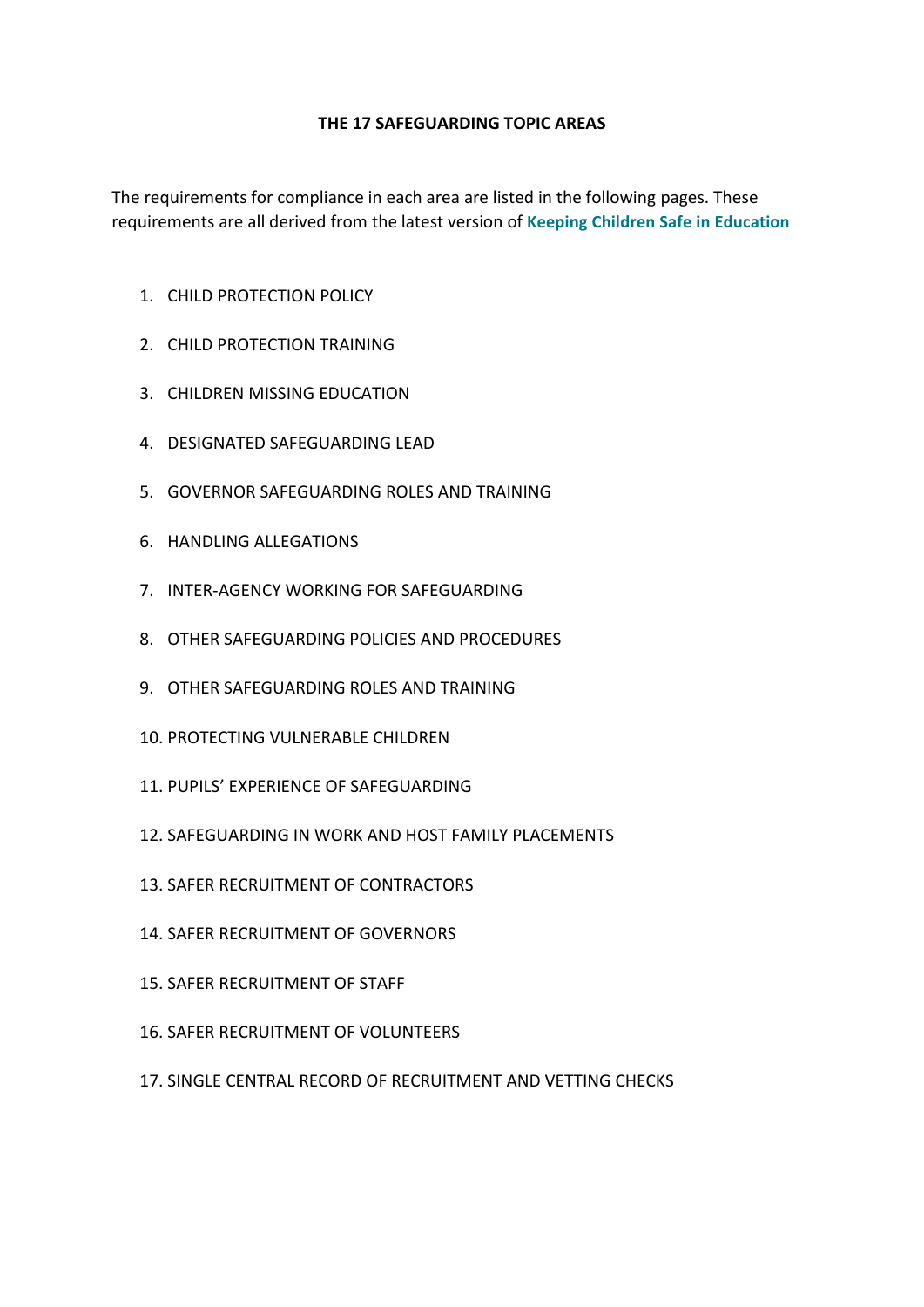# **1. CHILD PROTECTION POLICY (audited 16.10.20)**

### **This requirement sets out what information must be included in the school's child protection policy.**

The policy must:

| <b>REQUIREMENT</b>                              | <b>AUDIT FINDING</b>                   |
|-------------------------------------------------|----------------------------------------|
| Refer to inter-agency procedures put in place   | Yes, school policy is that issued by   |
| by the local safeguarding children board        | Herts and is adopted without change.   |
|                                                 | MASH is the Multi Agency Support       |
|                                                 | Hub                                    |
| Be updated annually                             | Yes, Herts issues updated policy every |
|                                                 | July which the school adopts and is    |
|                                                 | signed-off by the governors in         |
|                                                 | September                              |
| Be available publicly via the school website or | Yes, under Parents / Policies          |
| other means                                     |                                        |
| Reflect the fact that additional barriers can   | Yes                                    |
| exist when recognising abuse and neglect        |                                        |
| among children with special educational         |                                        |
| needs                                           |                                        |
| Cover procedures relating to peer-on-peer       | Yes                                    |
| abuse, the different gender issues that can     |                                        |
| be prevalent when dealing with peer-on-peer     |                                        |
| abuse, sexual harassment and the school's       |                                        |
| approach to online safety                       |                                        |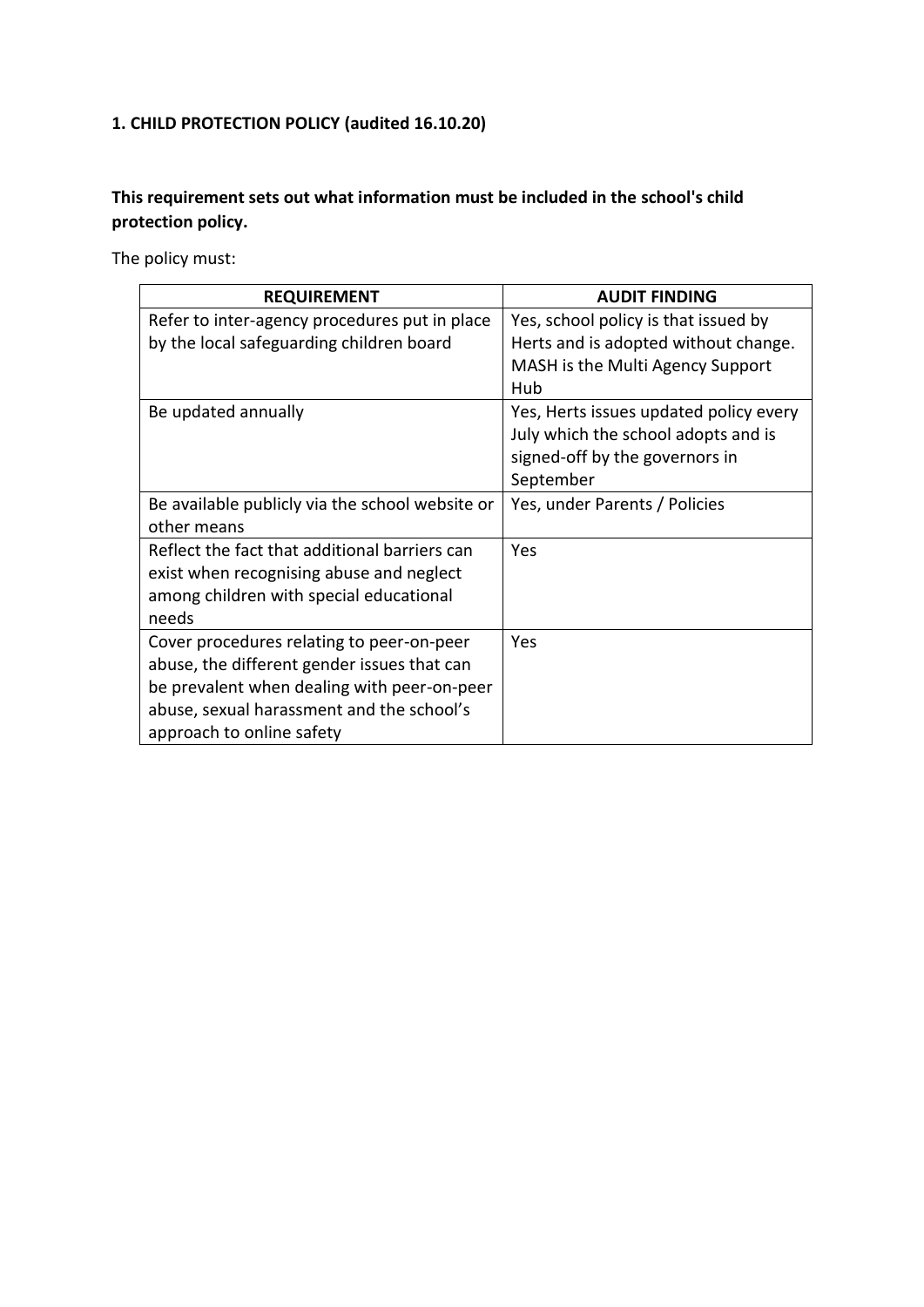# **2. CHILD PROTECTION TRAINING (audited 16.10.20)**

### **This requirement sets out the school's responsibilities in relation to child protection training.**

All school staff should:

| Have received appropriate child protection<br>training which is regularly updated                                                                                                                                                                                                                                                                                                 | Yes. All staff have their Level 1<br>training updated annually and records<br>are kept. Every 3 years this is<br>conducted by external specialist from<br>HCC.<br>The 3 DSPs receive full Level 3<br>training every 2 years: JE and NW did<br>this in 2020, KD due in 2021 |
|-----------------------------------------------------------------------------------------------------------------------------------------------------------------------------------------------------------------------------------------------------------------------------------------------------------------------------------------------------------------------------------|----------------------------------------------------------------------------------------------------------------------------------------------------------------------------------------------------------------------------------------------------------------------------|
| Receive safeguarding and child protection<br>updates (for example, via email, e-bulletins<br>and staff meetings) as required, but at least<br>annually, to provide them with relevant skills<br>and knowledge to safeguard children<br>effectively                                                                                                                                | Yes, mostly via the DSL using emails<br>and staff room bulletins.<br>The DSPs meet monthly to review<br>ongoing issues / cases: KD keeps<br>confidential notes                                                                                                             |
| Be aware of the early help process, and<br>understand their role in it. This includes<br>identifying emerging problems, liaising with<br>the designated safeguarding lead, sharing<br>information with other professionals to<br>support early identification and assessment<br>and, in some cases, acting as the lead<br>professional in undertaking an early help<br>assessment | Yes, this is covered in the Level 1<br>training as well as posters in the staff<br>room and classrooms                                                                                                                                                                     |
| Be aware of the process for making referrals<br>to children's social care and for statutory<br>assessments under the Children Act 1989,<br>and the role they may play in such<br>assessments                                                                                                                                                                                      | Yes, this is covered in the Level 1<br>training as well as posters in the staff<br>room and classrooms                                                                                                                                                                     |
| Know what to do if a child tells them he/she is<br>being abused or neglected, including<br>maintaining an appropriate level of<br>confidentiality and liaising with relevant<br>professionals                                                                                                                                                                                     | Yes, this is covered in the Level 1<br>training as well as posters in the staff<br>room and classrooms                                                                                                                                                                     |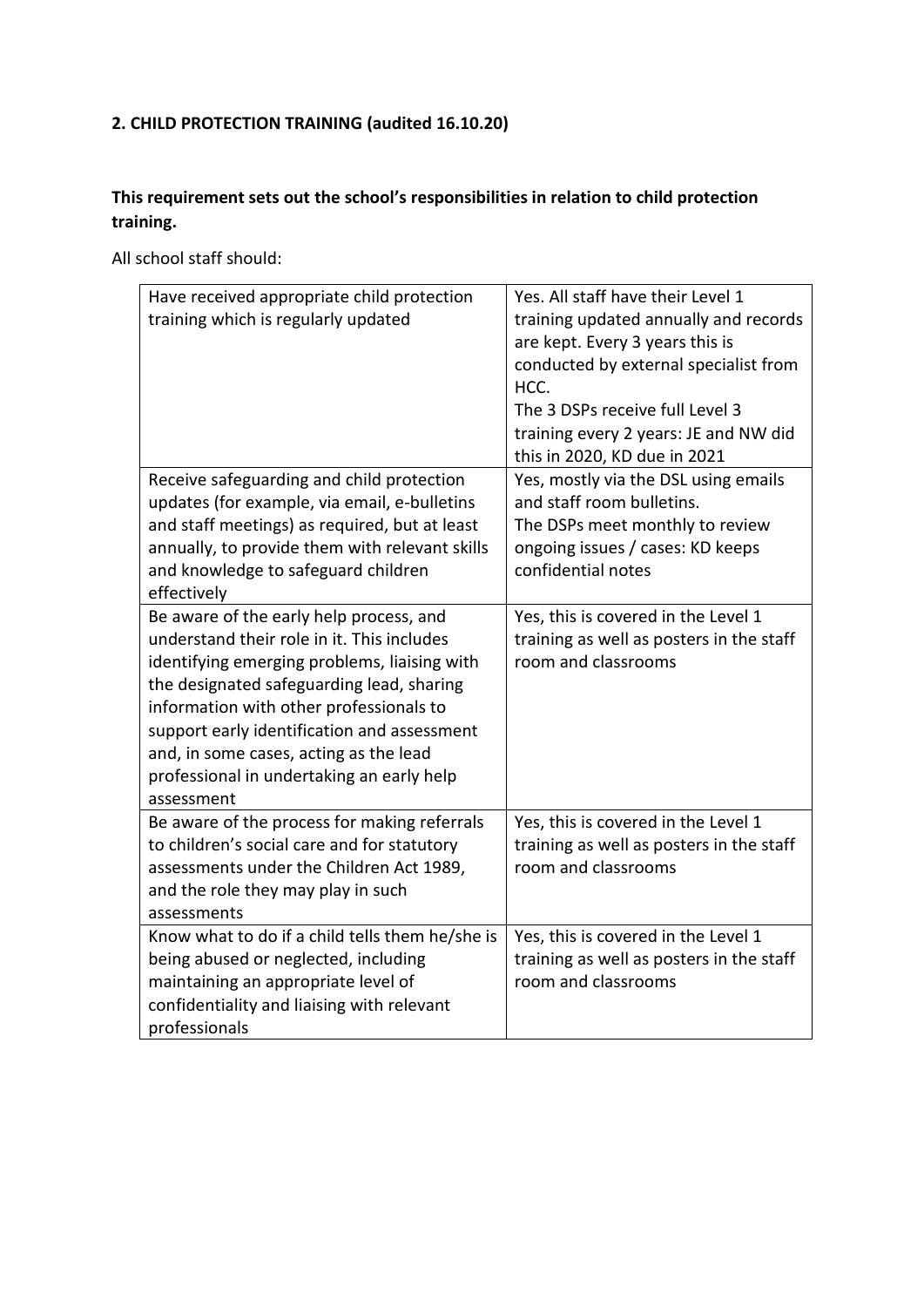# **3. CHILDREN MISSING EDUCATION (audited 16.10.20)**

### **This requirement sets out the school's responsibilities on the subject of children missing education.**

| The school must inform the local authority of any pupils who<br>are added to the admission register within 5 days (with the<br>exception of pupils joining the school at the start of its first<br>year). Schools must provide the local authority with all the<br>information held within the admission register about the<br>pupil. | Admissions to the school<br>are managed by the LA.<br>The school only manages<br>admissions into Nursery. |
|---------------------------------------------------------------------------------------------------------------------------------------------------------------------------------------------------------------------------------------------------------------------------------------------------------------------------------------|-----------------------------------------------------------------------------------------------------------|
| Where a pupil is deleted from the admission register, the<br>school must provide the following information to the local                                                                                                                                                                                                               | Yes, this is managed using<br>Child Transfer Files via                                                    |
| authority about the pupil as soon as the ground for deletion                                                                                                                                                                                                                                                                          | SIMS and CPOMS.                                                                                           |
| is met (with the exception of pupils leaving the school at the                                                                                                                                                                                                                                                                        |                                                                                                           |
| end of its final year):                                                                                                                                                                                                                                                                                                               |                                                                                                           |
| The pupil's full name                                                                                                                                                                                                                                                                                                                 |                                                                                                           |
| The full name and address of any parent with whom the                                                                                                                                                                                                                                                                                 |                                                                                                           |
| pupil normally resides                                                                                                                                                                                                                                                                                                                |                                                                                                           |
| An emergency contact telephone number for any parent                                                                                                                                                                                                                                                                                  |                                                                                                           |
| with whom the pupil normally resides                                                                                                                                                                                                                                                                                                  |                                                                                                           |
| If the pupil is due to change his/her address, the name of                                                                                                                                                                                                                                                                            |                                                                                                           |
| the parent with whom he/she will be residing, the                                                                                                                                                                                                                                                                                     |                                                                                                           |
| address, and the date from which the pupil will live at                                                                                                                                                                                                                                                                               |                                                                                                           |
| that address                                                                                                                                                                                                                                                                                                                          |                                                                                                           |
| The name of any other school at which the pupil is                                                                                                                                                                                                                                                                                    |                                                                                                           |
| registered, or is due to be registered, and the date on                                                                                                                                                                                                                                                                               |                                                                                                           |
| which the pupil first attended or will attend                                                                                                                                                                                                                                                                                         |                                                                                                           |
| The grounds for deleting the pupil's name from the                                                                                                                                                                                                                                                                                    |                                                                                                           |
| register                                                                                                                                                                                                                                                                                                                              |                                                                                                           |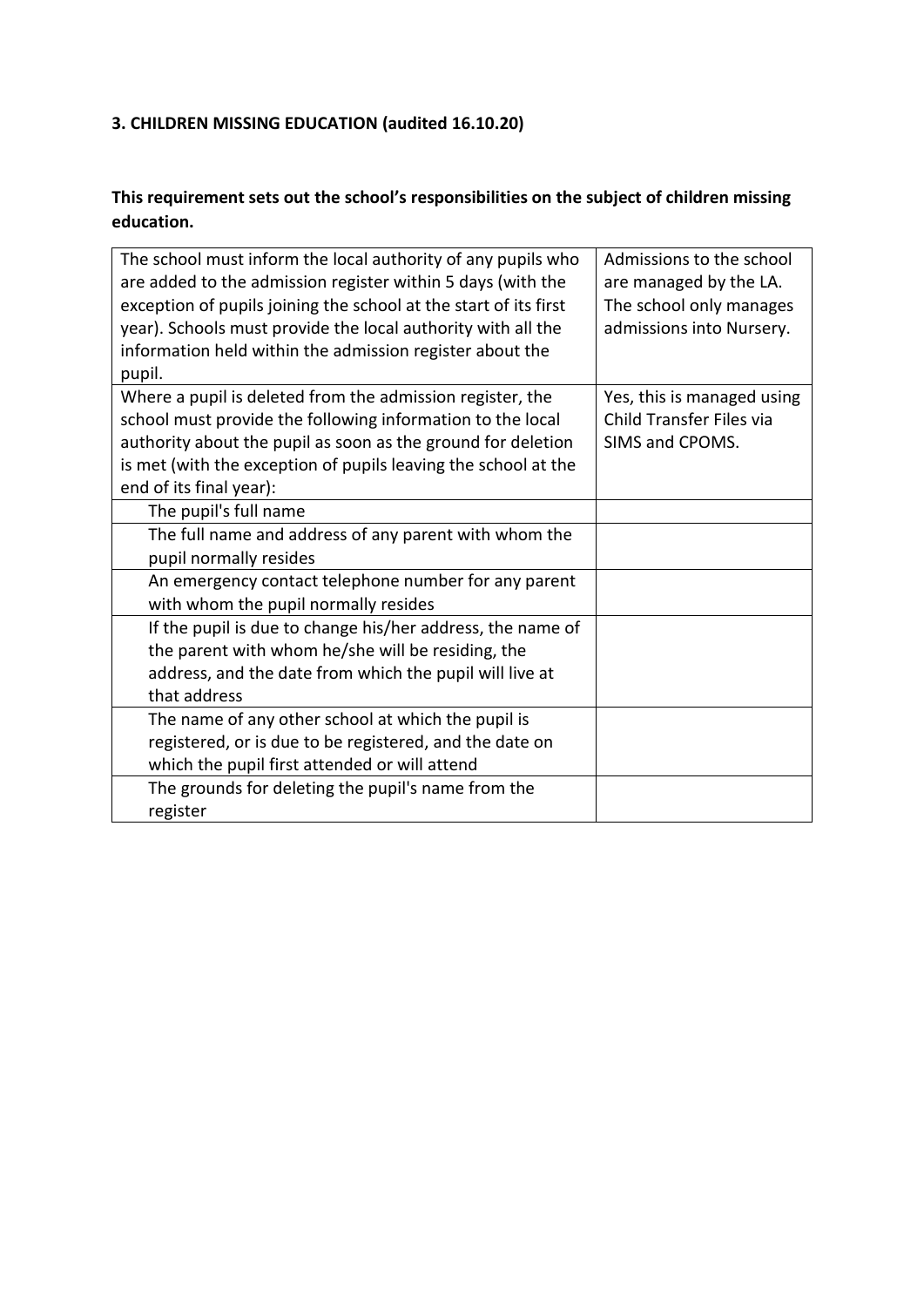#### **4. DESIGNATED SAFEGUARDING LEAD (audited 16.10.20)**

### **This requirement sets out the duty on the school to have a designated safeguarding lead, and associated responsibilities.**

The school must have appointed a senior member of staff to act as the designated safeguarding lead (DSL). Schools must:

| Ensure the DSL role is explicit in the relevant individual's<br>job description                                                                                                                      | Yes this is in the JD for NW                                                                                               |
|------------------------------------------------------------------------------------------------------------------------------------------------------------------------------------------------------|----------------------------------------------------------------------------------------------------------------------------|
| Have arrangements in place so that there is always<br>appropriate cover for this role, including during out-of-<br>hours or out-of-term activities                                                   | The school has a DSL and<br>two deputies to provide<br>cover. There is also a<br>dedicated phone line to the<br><b>DSL</b> |
| Ensure the DSL and any deputies have undergone child<br>protection training, updated every 2 years                                                                                                   | Yes, Level 3 completed                                                                                                     |
| Ensure the DSL and any deputies have undergone<br>Prevent awareness training                                                                                                                         | Yes, most recently<br>completed the Home Office<br>online course                                                           |
| Ensure the DSL has made links with the local<br>safeguarding children's board to ensure staff are aware<br>of training opportunities and the latest local policies on<br>safeguarding                | Yes                                                                                                                        |
| Ensure the DSL or a deputy DSL is always available<br>during school hours for staff to discuss safeguarding<br>concerns                                                                              | Yes, neither NW nor JE<br>normally works Friday but<br>KD there.                                                           |
| Ensure the knowledge and skills of the DSL and any<br>deputies are updated at regular intervals, but at least<br>annually, to enable them to keep up with any<br>developments relevant to their role | Yes, annual Level 1 and<br>biannual Level 3. Regular<br>updates from Herts via HfL<br>bought-in service                    |
| Ensure the DSL is aware of his/her duties and<br>responsibilities as set out on pages 59-60 of Keeping<br>Children Safe in Education                                                                 | Yes                                                                                                                        |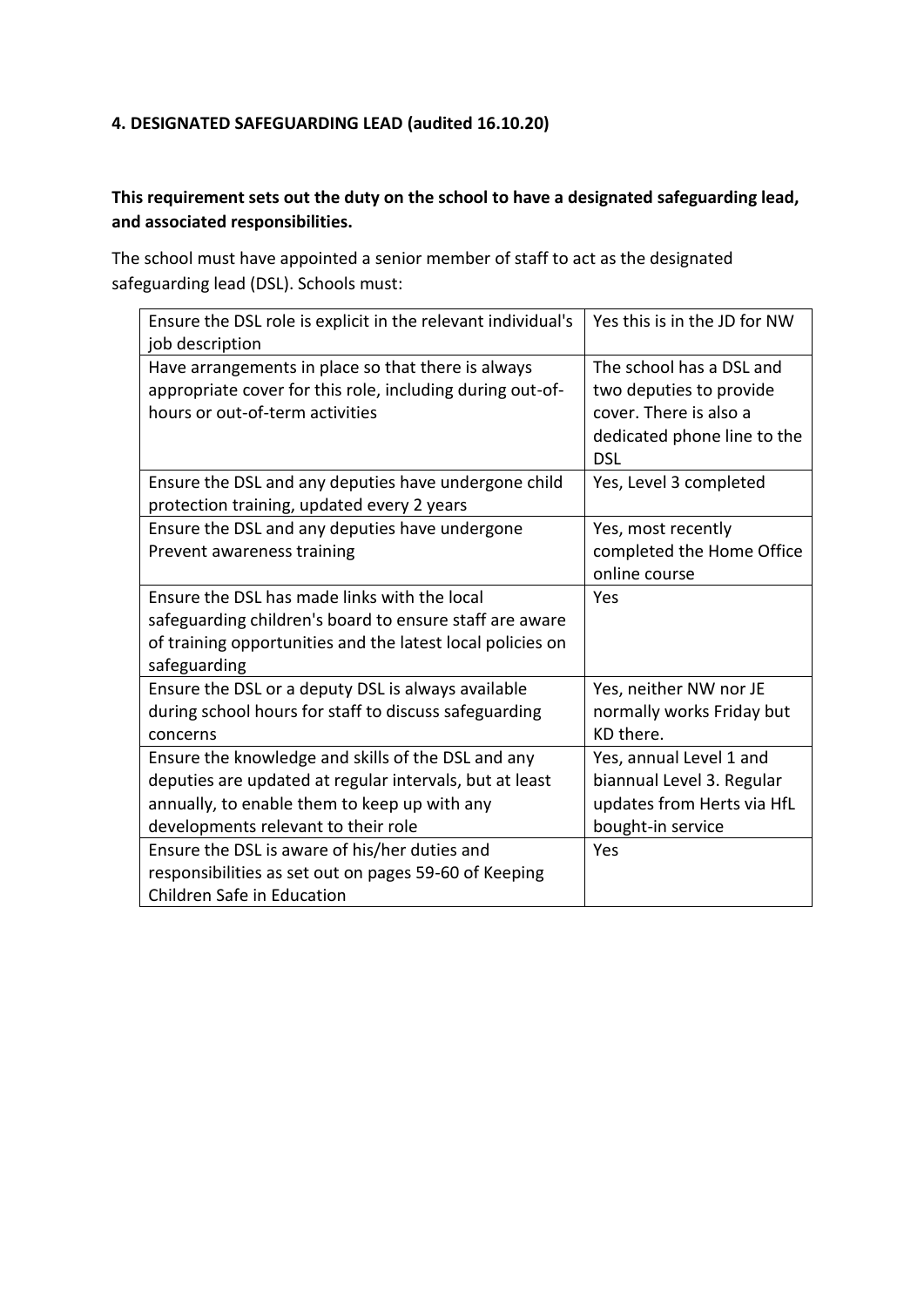### **5. GOVERNOR SAFEGUARDING ROLES AND TRAINING (audited 16.10.20)**

### **This requirement sets out the safeguarding roles and responsibilities of school governors.**

Governors must:

| Have someone on the GB who is appointed to take      | Debbie Hartley, Level 3        |
|------------------------------------------------------|--------------------------------|
| leadership responsibility for the school's           | safeguarding qualification     |
| safeguarding arrangements                            |                                |
| Have regard to Keeping Children Safe in Education    | Governors receive annual Level |
| to ensure that the school's policies, procedures and | 1 update training from the DSL |
| training are effective and comply with the law       | each September and sign        |
|                                                      | Appendix 2 of the revised CPP. |
| Have a nominated member of the governing body        | Chair                          |
| to liaise with the designated officer from the local |                                |
| authority and partner agencies when allegations of   |                                |
| abuse are made against the Headteacher               |                                |
| Ensure they receive up-to-date safeguarding          | Annual, see above              |
| training                                             |                                |
| Ensure they receive regular reports on the school's  | The twice-termly HT reports    |
| safeguarding arrangements                            | include safeguarding status    |
|                                                      | which is a standard agenda     |
|                                                      | item                           |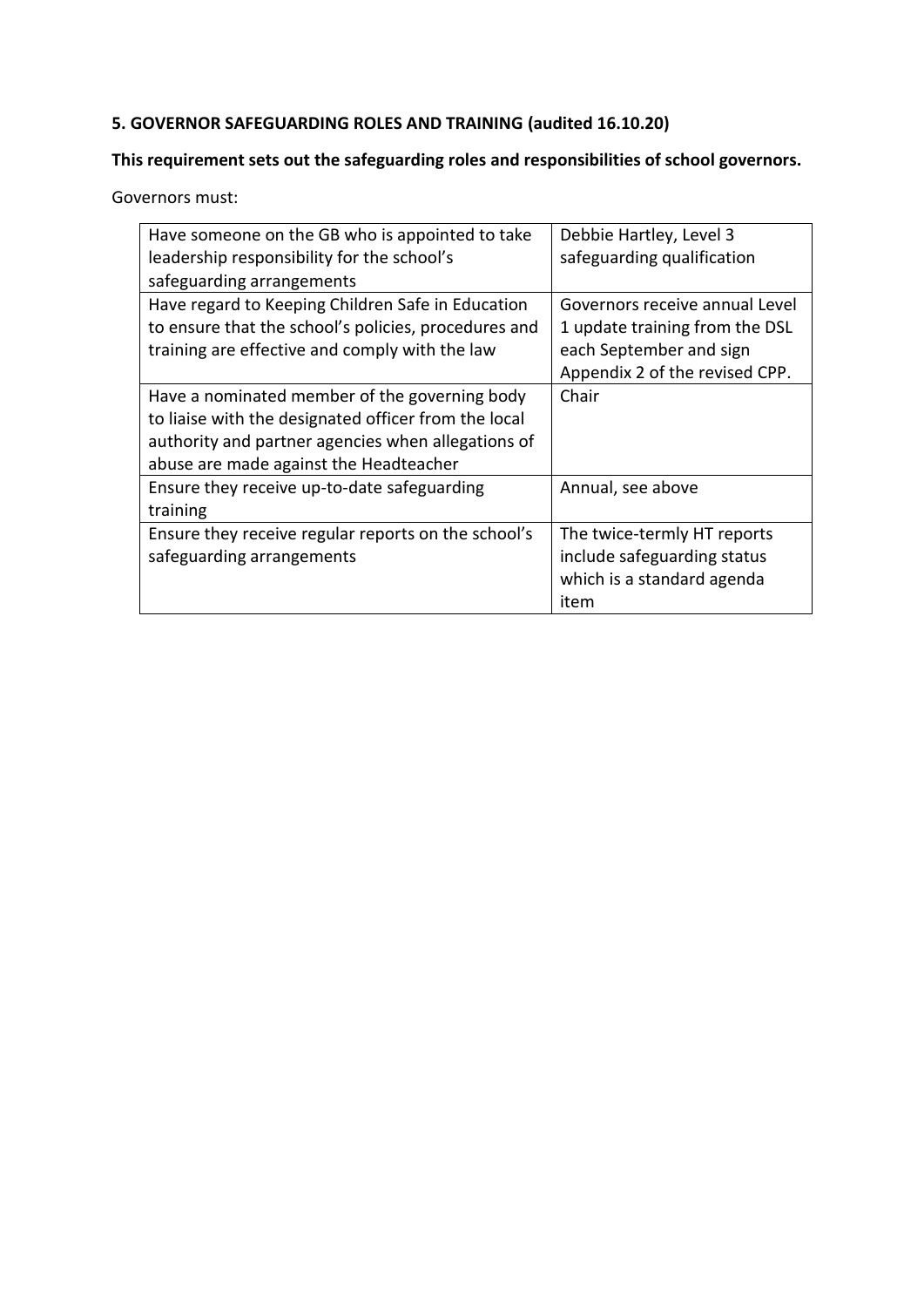### **6. HANDLING ALLEGATIONS (audited 16.10.20)**

## **This requirement sets out the school's responsibilities when handling allegations of a safeguarding nature.**

| Have procedures in place for reporting and handling        | The school CPP is adopted   |
|------------------------------------------------------------|-----------------------------|
| concerns about or allegations against staff members,       | from the Herts policy       |
| including the headteacher (and staff must be aware of      | without change              |
| this system)                                               |                             |
| Have procedures in place to inform the designated          | This is covered in the      |
| officer at the local authority of all allegations of abuse | policy, involvement of the  |
| made against staff                                         | <b>LADO</b>                 |
| Have procedures in place to refer allegations against a    | <b>Herts CPP</b>            |
| teacher who is no longer teaching                          |                             |
| Have procedures in place to refer historical allegations   | <b>Herts CPP</b>            |
| to the police                                              |                             |
| Have procedures in place to make a referral to the DBS     | <b>Herts CPP</b>            |
| if a person in regulated activity has been dismissed or    |                             |
| removed due to safeguarding concerns, or would have        |                             |
| been had they not resigned                                 |                             |
| Have effective support systems in place for staff against  | In Whistleblowing Policy    |
| whom allegations are made                                  |                             |
| Abide by their confidentiality obligations under the       | Covered in the Codes of     |
| reporting restrictions introduced by the Education Act     | Conduct for staff and       |
| 2002, and ensure that other parties involved (including    | parents                     |
| parents) also understand and abide by these                |                             |
| Keep a clear and comprehensive summary of all              | No need for this has arisen |
| allegations (except malicious allegations), including how  | in recent years but the HT  |
| they were resolved, action taken and decisions reached,    | would use CPOMS for a       |
| on the personnel file of the accused (providing a copy of  | secure record but without   |
| this summary to the accused)                               | individual's names          |
| Retain records of allegations at least until the accused   | HT aware of this            |
| has reached normal pension age, or for a period of 10      | requirement if ever needed  |
| years from the date of the allegation if that is longer    |                             |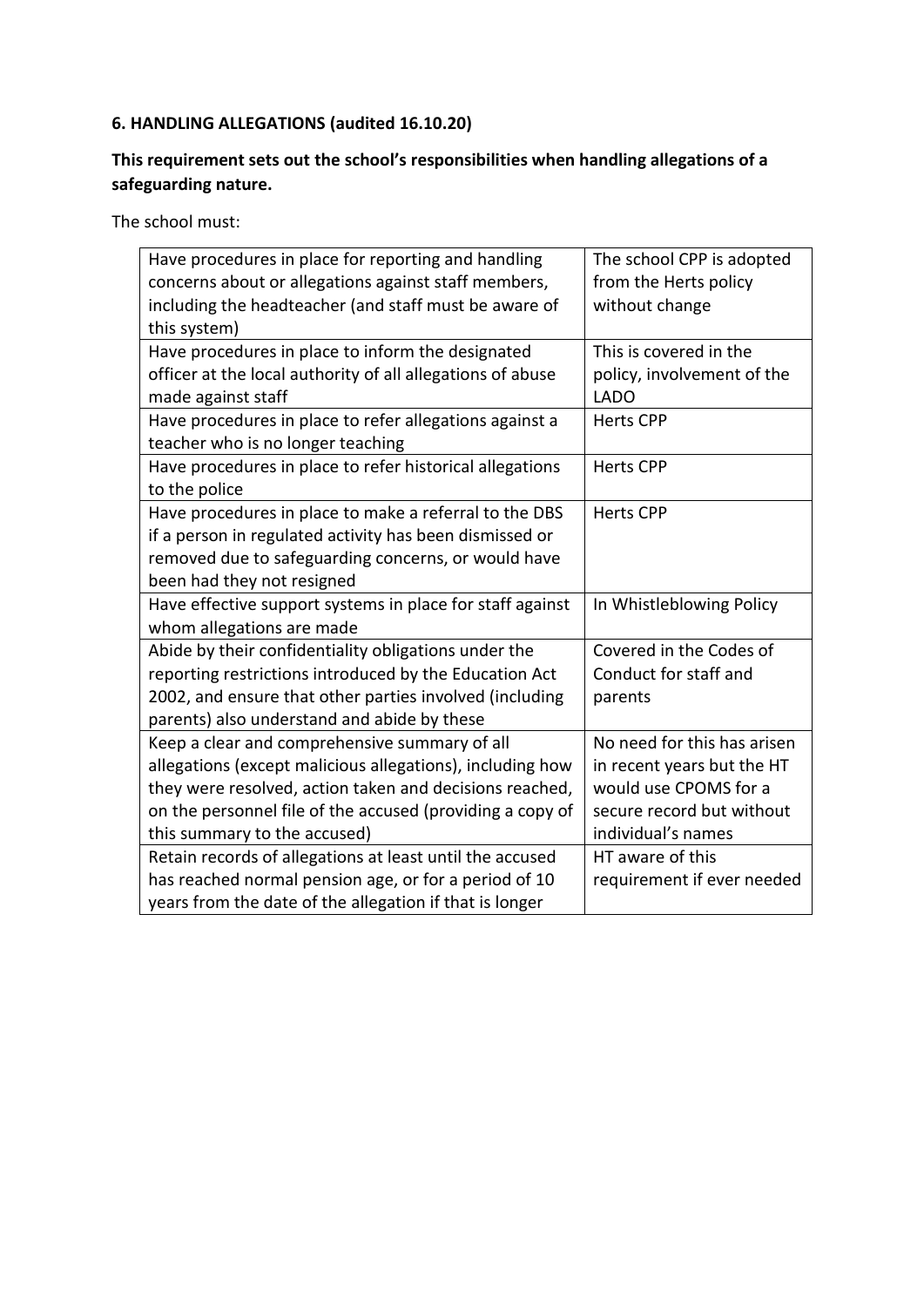# **7. INTER-AGENCY WORKING FOR SAFEGUARDING**

### **This requirement sets out the school's responsibilities for inter-agency working.**

| Promptly take any agreed actions following a         | This is clearly understood and      |
|------------------------------------------------------|-------------------------------------|
| referral to protect the pupil from further harm, and | would be managed within             |
| ensure there is evidence of this                     | CPOMS for action tracking and       |
|                                                      | evidence trail                      |
| Contribute to inter-agency working in line with      | Ditto                               |
| statutory guidance, Working Together to              |                                     |
| Safeguarding Children                                |                                     |
| Take into account the policies and procedures of     | DSL in liaison with Herts           |
| the local safeguarding children board (LSCB),        | Safeguarding Board. Prevent         |
| including those concerning the Prevent duty, when    | training conducted, see above.      |
| setting safeguarding arrangements                    |                                     |
| Set out clear procedures for sharing information     | As per the Herts CPP. This tends    |
| with other professionals and the LSCB                | to be more dictated by the          |
|                                                      | agencies requesting data from       |
|                                                      | the school.                         |
| Ensure procedures are in place for monitoring the    | Yes and tracked in CPOMS            |
| progress of referrals to social services or other    |                                     |
| agencies, and escalating/requesting reviews of       |                                     |
| referrals where the response is not satisfactory     |                                     |
| Have arrangements in place to allow access to the    | This is in place, typically for     |
| school by children's social care to conduct, or      | social workers and police           |
| consider whether to conduct, statutory               |                                     |
| assessments under the Children Act 1989              |                                     |
| Inform the local authority of any pupil who fails to | School contacts the HCC             |
| attend school regularly, or who has been absent      | <b>Education Welfare Attendance</b> |
| without the school's permission for a continuous     | Officer, but would not wait ten     |
| period of 10 school days or more, at intervals       | days for this.                      |
| agreed with the local authority                      |                                     |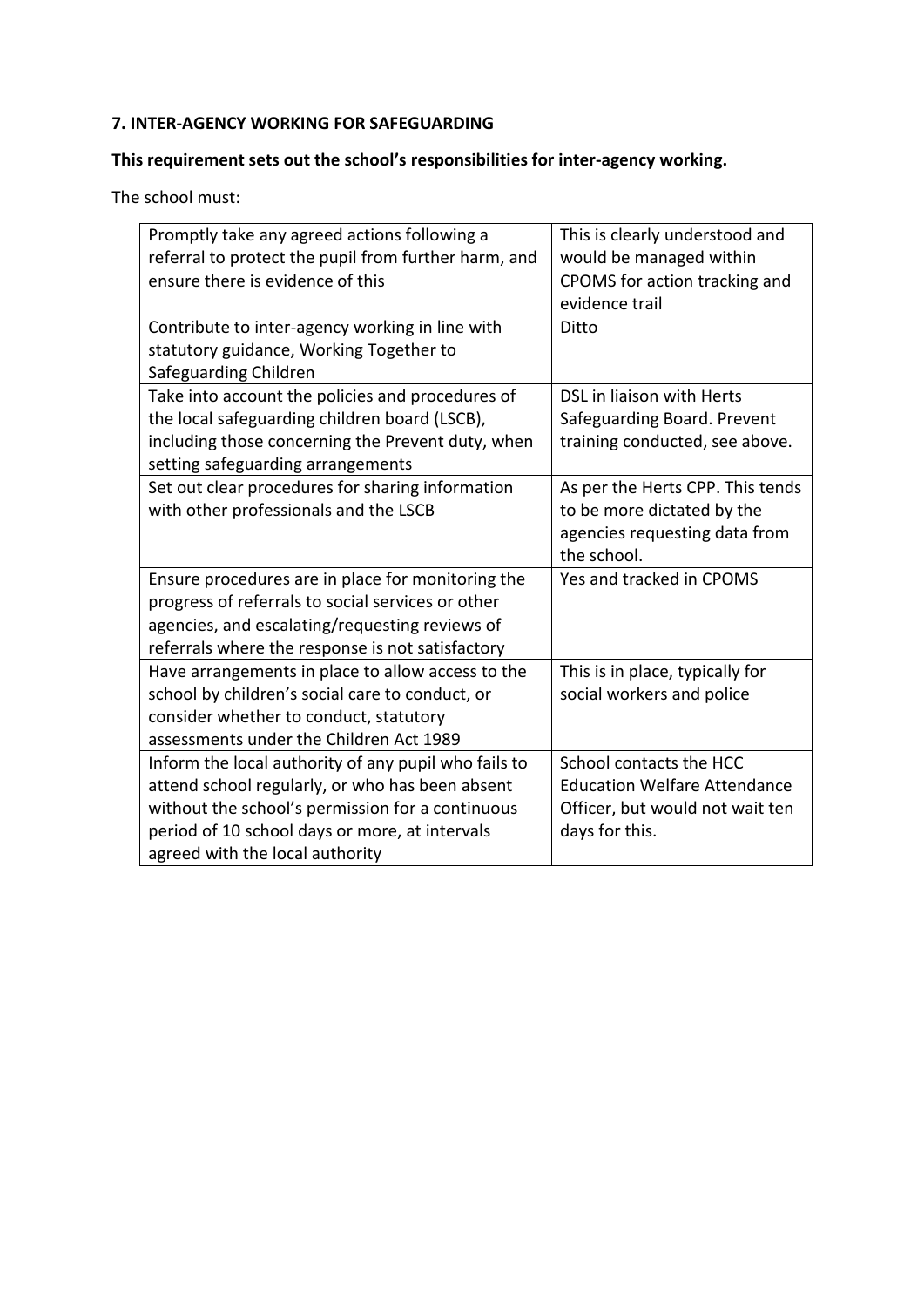#### **8. OTHER SAFEGUARDING POLICIES AND PROCEDURES**

### **This requirement sets out the policies and procedures that the school should have in place in addition to their child protection policies.**

The school should:

| Have a staff behaviour policy/code of conduct that<br>covers acceptable use of technologies, relationships<br>between staff and pupils, and communications<br>(including the use of social media) | These are in place and have<br>been reviewed by the GB.<br>Included in staff induction<br>pack.                                  |
|---------------------------------------------------------------------------------------------------------------------------------------------------------------------------------------------------|----------------------------------------------------------------------------------------------------------------------------------|
| Have recruitment and selection policies and<br>procedures covering safer recruitment checks                                                                                                       | In place. All the SLT have<br>received Safer Recruitment<br>training.                                                            |
| Have whistleblowing procedures in place. These<br>procedures should be reflected in staff training and<br>staff behaviour policies                                                                | Yes, the HfL policy is adopted<br>and on the school website                                                                      |
| Have policies and procedures in place for ensuring<br>that visitors to the school (e.g. external speakers) are<br>suitable and checked and monitored as appropriate                               | Any such visitors must have<br>been DBS checked and will be<br>accompanied by staff at all<br>times the children are<br>present. |
| Have a clear approach to implementing the Prevent<br>duty and to keeping children safe from the dangers<br>of radicalisation and extremism                                                        | This is addressed in the annual<br>safeguarding training                                                                         |
| Implement the required policies with regard to the<br>safe use of mobile phones and cameras in settings                                                                                           | This is addressed in the<br>school's IT policy, staff<br>handbook and code of<br>conduct                                         |

Safeguarding policies must:

| Be provided to and followed by all staff, including    | Agency staff no longer used   |
|--------------------------------------------------------|-------------------------------|
| agency staff, contractors and volunteers               | but would still receive the   |
|                                                        | same induction as staff.      |
|                                                        | Contractors and volunteers    |
|                                                        | are DBS checked.              |
|                                                        | Volunteering Policy on the    |
|                                                        | school website addresses      |
|                                                        | safeguarding requirements     |
|                                                        | and induction training        |
| Feature guidelines specific to the EYFS and reflecting | Policies specific to the EYFS |
| the requirements for the statutory framework for the   | relate to toileting and       |
| EYFS where settings include this phase                 | personal (intimate) care.     |
| Cover issues and referral processes specific to adult  | n/a                           |
| learners where the school also educates adults         |                               |
| Be used appropriately and reviewed as required         | School has a policy review    |
|                                                        | schedule overseen by the GB   |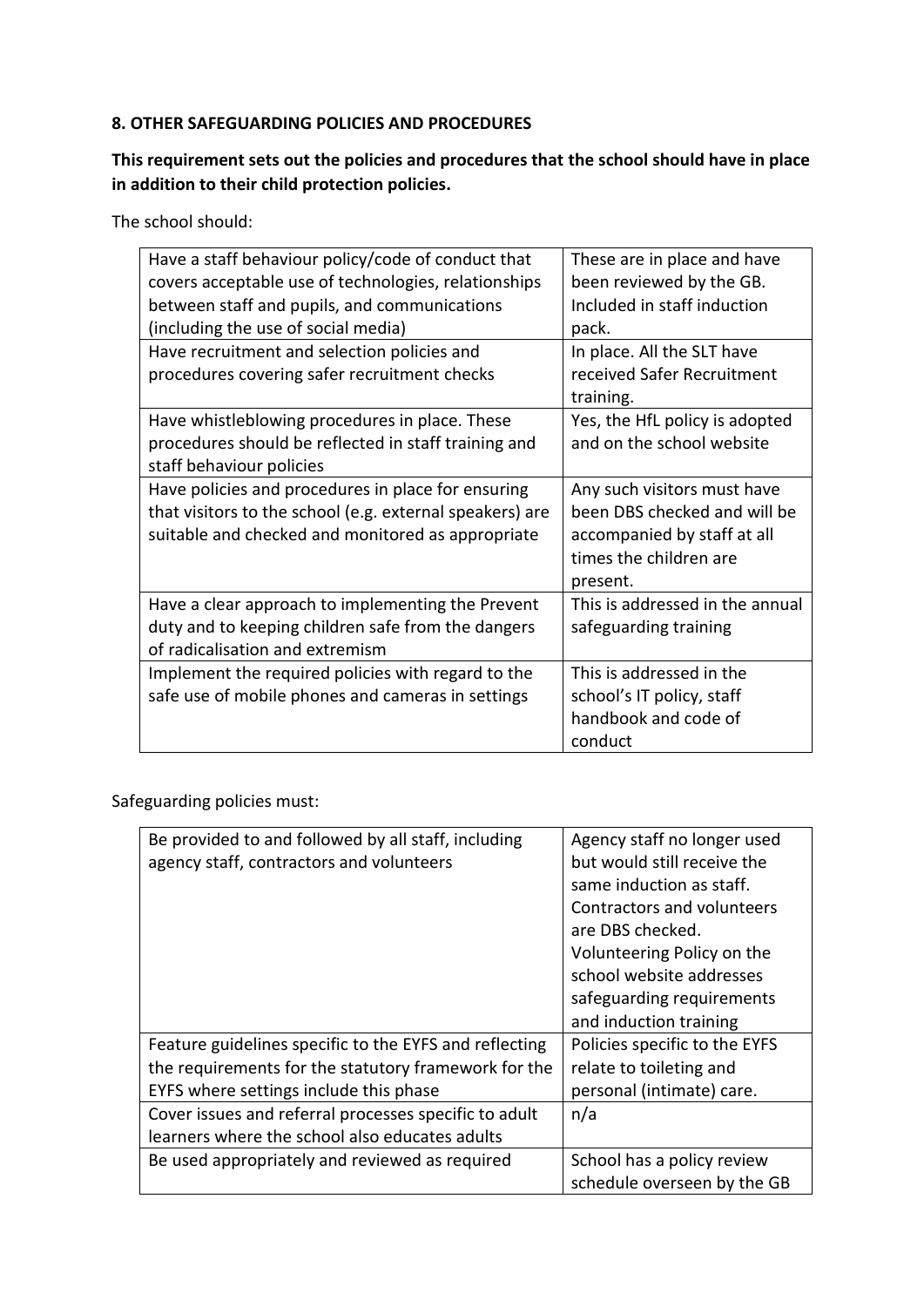#### **9. OTHER SAFEGUARDING ROLES AND TRAINING**

### **This requirement sets out the school's safeguarding responsibilities related to staff other than the designated safeguarding lead.**

| Ensure staff feel confident to challenge senior leaders  | Staff can call the designated       |
|----------------------------------------------------------|-------------------------------------|
| over any safeguarding concerns                           | MASH number if not satisfied        |
|                                                          | (multi-agency service helpline)     |
| Ensure all staff undergo regular reviews of their        | Refresher training is annual, led   |
| safeguarding practice to ensure this improves over time  | by the DSL, using updated           |
|                                                          | materials from HCC. Regular         |
|                                                          | reminders on the use of CPOMS       |
|                                                          | and ongoing surveillance of its     |
|                                                          | use by staff.                       |
| Have appointed a designated teacher to promote the       | This is the HT.                     |
| educational achievement of children who are looked       |                                     |
| after and ensure that this person has had appropriate    |                                     |
| training                                                 |                                     |
| Ensure opportunities are provided for staff to           | This is facilitated by the school   |
| contribute to and share safeguarding policies and        | being small, single form entry,     |
| procedures                                               | strong team working ethic in        |
|                                                          | place.                              |
| Ensure all staff have read at least part 1 of the        | Yes, and records in place           |
| Department for Education's statutory safeguarding        |                                     |
| guidance, Keeping Children Safe in Education             |                                     |
| Ensure the school's safeguarding policies and            | This is managed in CPOMS:           |
| procedures are followed by all staff, particularly those | Record of Concern button            |
| concerning referrals of cases of suspected abuse and     | requires response from the          |
| neglect                                                  | DSP.                                |
| Ensure all staff are aware of the reporting requirements | Annual training covers this.        |
| for known cases of female genital mutilation             |                                     |
| Ensure all staff have received, as part of induction     | Yes, against a checklist. All staff |
| training, an explanation of the school's safeguarding    | covered including dinner ladies.    |
| systems and policies and the role of the designated      |                                     |
| safeguarding lead                                        |                                     |
| Ensure all staff receive safeguarding and child          | Yes, by the DSL, see above.         |
| protection updates as required, but at least annually    |                                     |
| Ensure all staff have received training in online safety | Yes. Externally-run sessions        |
| which is integrated, aligned and considered as part of   | provided in 2019 in the school      |
| the school's overarching safeguarding approach           | for staff and parents. E-safety     |
|                                                          | policy in place.                    |
| Ensure all staff have received Prevent awareness         | Part of the annual update           |
| training, where the school feels this is necessary       | training                            |
| Ensure all staff know when it is appropriate to make a   | Included in the above training      |
| referral to the Channel programme                        |                                     |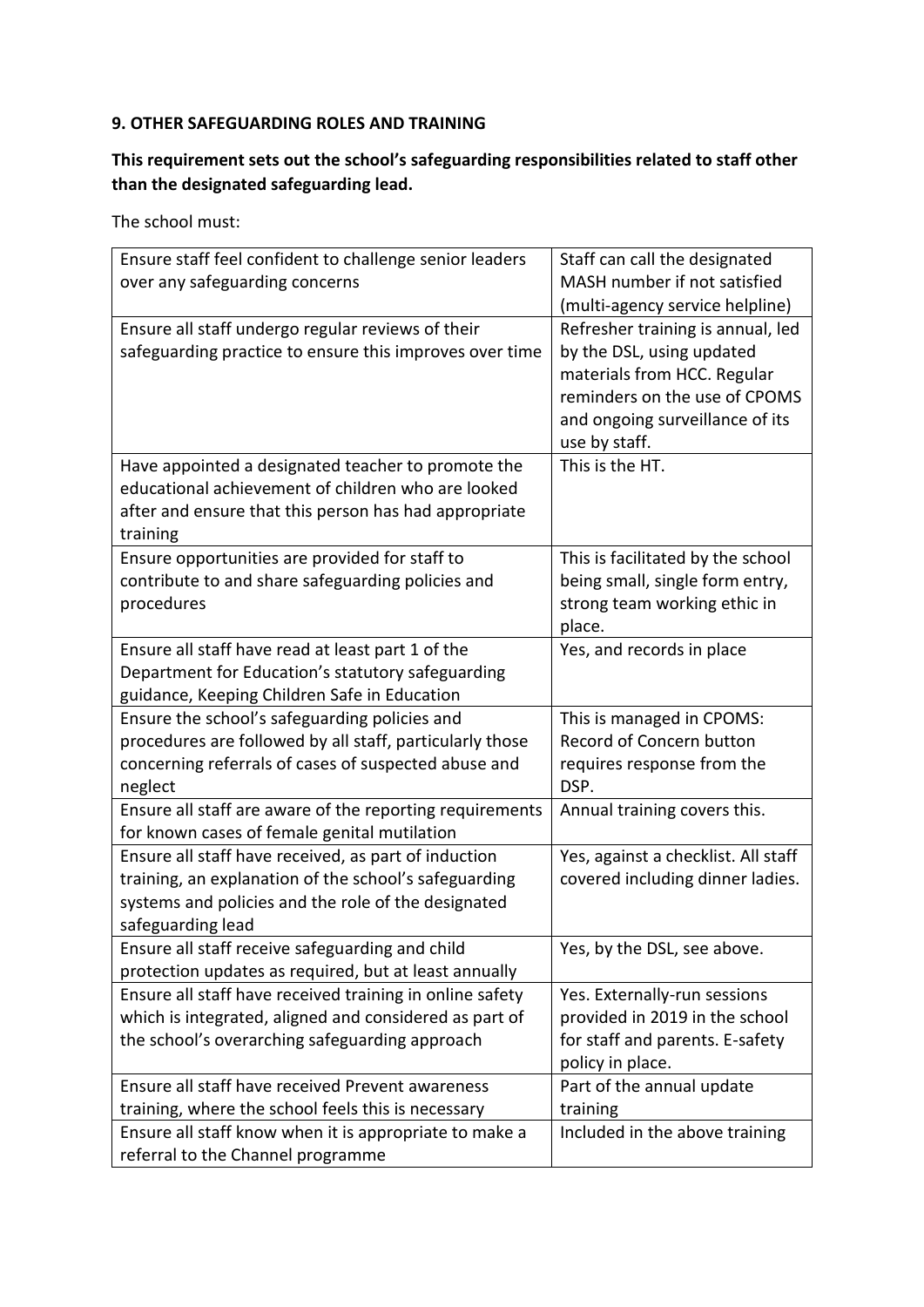| Keep up-to-date records of staff safeguarding training, | In place                      |
|---------------------------------------------------------|-------------------------------|
| including levels of training and dates                  |                               |
| Take a proportional, risk-based approach to             | Volunteers receive induction  |
| determining what level of information to provide to     | training from the DSL.        |
| volunteers                                              | Volunteering Policy including |
|                                                         | Code of Conduct in place and  |
|                                                         | on the website.               |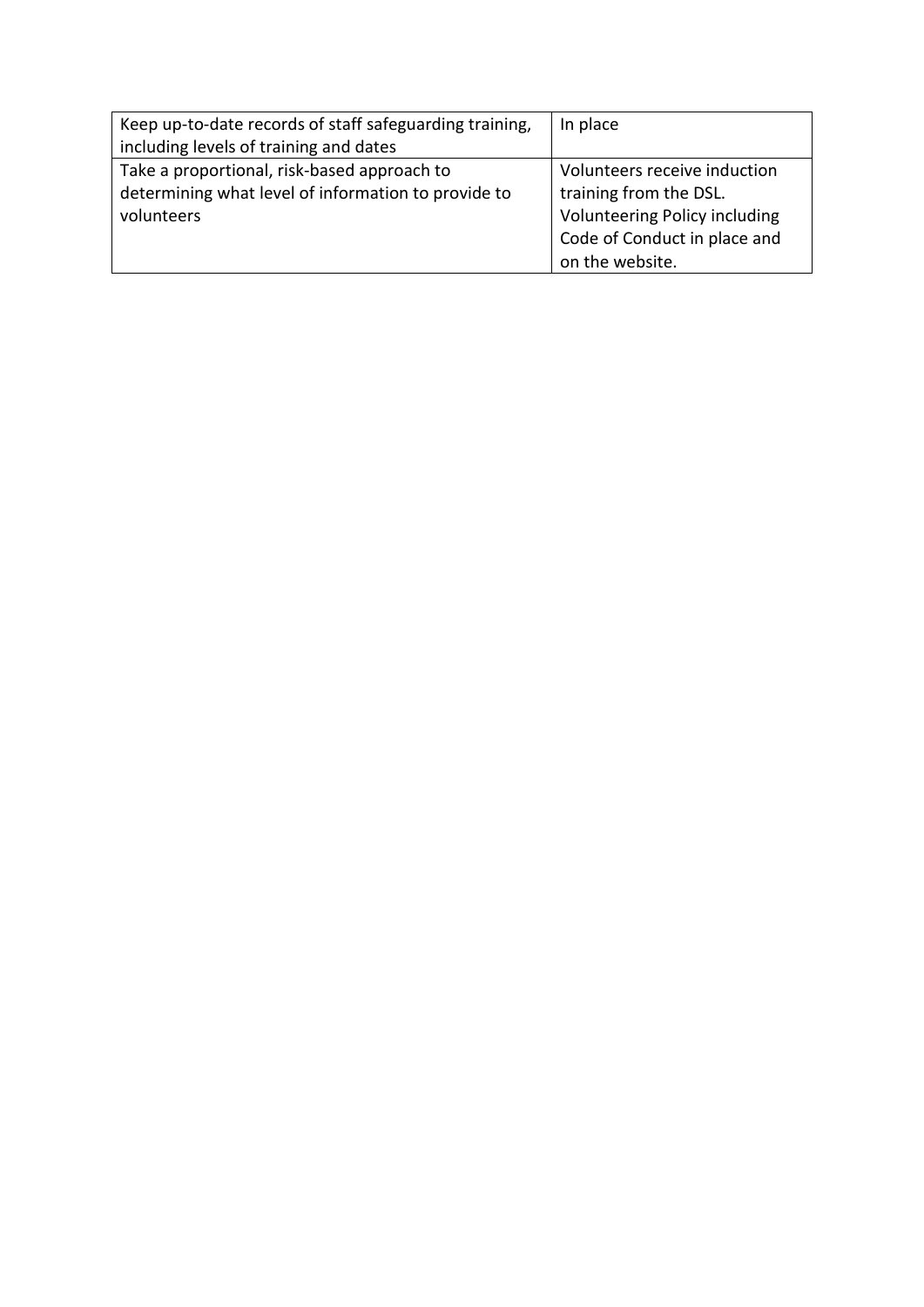#### **10. PROTECTING VULNERABLE CHILDREN**

### **This requirement sets out the school's responsibilities for protecting vulnerable children.**

| Ensure that, where a child has been identified as<br>being at risk, there is a written plan in place with<br>clear and agreed procedures to protect him/her                                                                                                                    | Child Protection Plan would<br>be written by the multi-<br>agency team and entered in<br><b>CPOMS</b>                            |
|--------------------------------------------------------------------------------------------------------------------------------------------------------------------------------------------------------------------------------------------------------------------------------|----------------------------------------------------------------------------------------------------------------------------------|
| Ensure that, where a child is the subject of a child in<br>need plan or child protection plan, or is looked after,<br>the plan identifies the help that he/she should<br>receive and the action to be taken if a professional<br>has further concerns or information to report | Plans identify a lead worker<br>and have the school input.<br>Managed in CPOMS                                                   |
| Oversee the safe use of technology by pupils and<br>staff at school, and take immediate action if they<br>have any concerns                                                                                                                                                    | All the school IT systems are<br>based on reputable sources<br>(Net Nanny) managed<br>through HfL and Con-Ed IT<br>support team. |
| Challenge discriminatory behaviours and ensure<br>help and support are given to children about how to<br>treat others with respect                                                                                                                                             | STEPS-trained school. British<br>Values promoted via themed<br>days, assemblies, posters,<br>Governors' Cup.                     |
| Have procedures in place for dealing with children<br>that go missing from education, to help identify the<br>risk of abuse and neglect and prevent the risks of<br>them going missing in future                                                                               | Already covered above.                                                                                                           |
| For looked after children, ensure appropriate staff<br>are given the information they need, including:                                                                                                                                                                         |                                                                                                                                  |
| The child's legal looked-after status<br>Contact arrangements with birth parents or those<br>with parental responsibility<br>The child's care arrangements and the levels of<br>authority delegated to the carer by the authority<br>looking after him/her                     | Managed by the HT. Currently<br>one child in foster care.                                                                        |
| For looked after children, ensure the designated<br>safeguarding lead (DSL) has details of the child's<br>social worker and the name of the virtual school<br>head at the local authority that looks after him/her                                                             | Yes. One such child at the<br>time of the audit                                                                                  |
| Ensure the DSL works with the virtual school head to<br>discuss how pupil premium funding for looked after<br>children can best be used to support the progress<br>and meet the needs of those pupils                                                                          | <b>PEP</b>                                                                                                                       |
| Ensure that arrangements are in place to ensure that<br>where a staff member becomes aware that a pupil<br>under the age of 16 (or 18 if they have a disability)<br>may be in a private fostering arrangement, that staff                                                      | One case at the moment.<br>Staff are aware of carers who<br>drop-off and pick-up                                                 |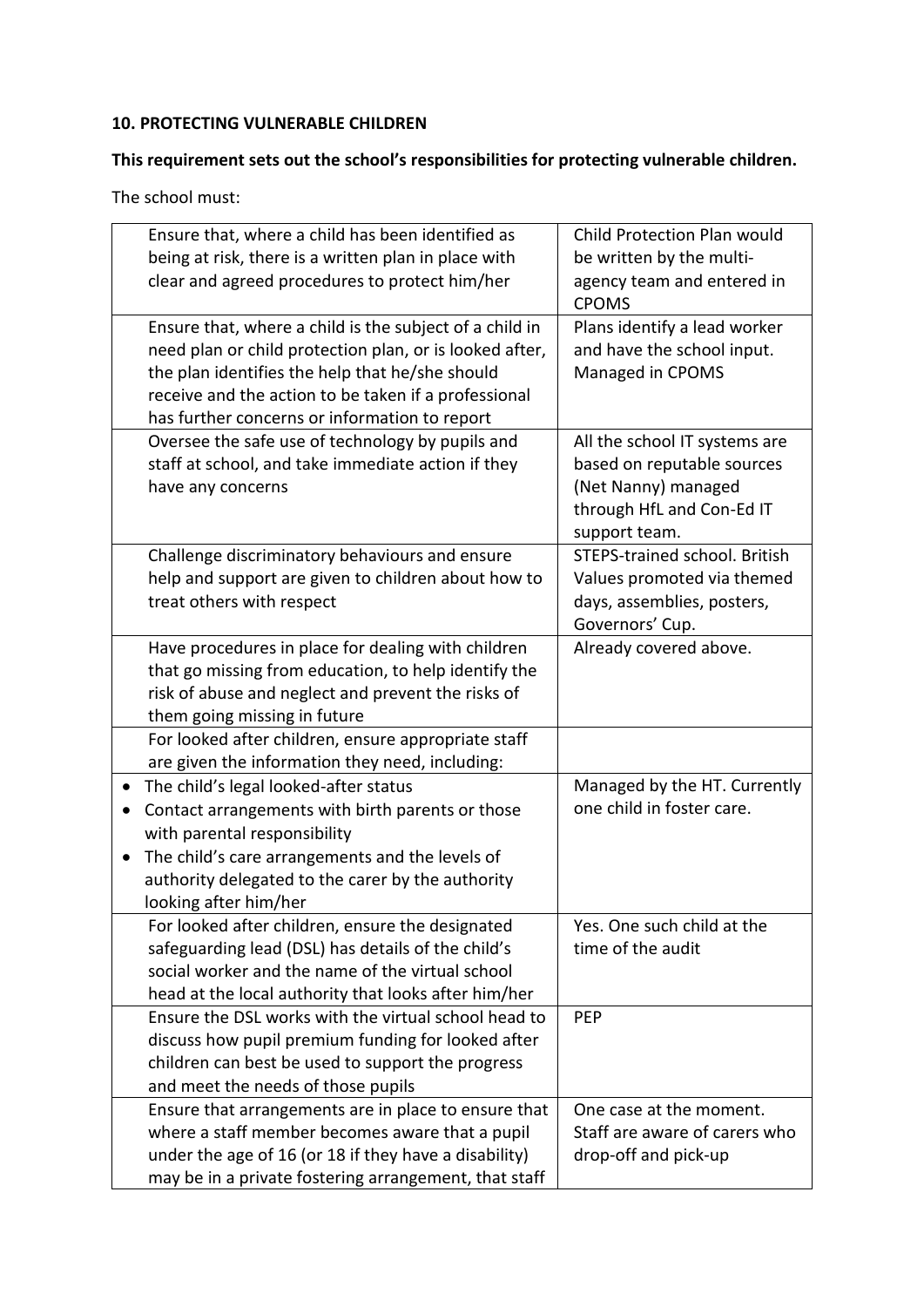| member raises this with the designated senior<br>person for child protection, and the school notifies<br>the local authority of the circumstances                                                                                             |                                                                                                                                                            |
|-----------------------------------------------------------------------------------------------------------------------------------------------------------------------------------------------------------------------------------------------|------------------------------------------------------------------------------------------------------------------------------------------------------------|
| Ensure rules are in place about taking, storing and<br>publishing photographs of children, including at-risk<br>children, and that staff and parents are aware of<br>these                                                                    | Included in school policies<br>and in the Codes of Conduct.<br>GDPR opt-in parental consent<br>required for photos.                                        |
| Assess the risk of pupils being drawn into terrorism,<br>including support for extremist ideas                                                                                                                                                | Terrorism assessed as low<br>risk: County Lines drug<br>dealing more significant risk                                                                      |
| Ensure that procedures are in place for protecting<br>children at risk of radicalisation                                                                                                                                                      | Repeat from above                                                                                                                                          |
| Ensure suitable internet filtering and monitoring<br>systems are in place and that these keep pupils safe<br>from terrorist and extremist material while at school                                                                            | Repeat from above                                                                                                                                          |
| Ensure there are whole-school policies and practices<br>for combating bullying, including cyber-bullying and<br>bullying or harassment that is racist, sexist,<br>homophobic or targeted against those with<br>disabilities                   | Policies and practices are in<br>place, facilitated by being a<br>small school. British Values<br>promoted.                                                |
| Have procedures in place relating to peer-on-peer<br>abuse, covering:                                                                                                                                                                         |                                                                                                                                                            |
| How to minimise the risk of peer-on-peer abuse<br>$\bullet$<br>How allegations of such abuse will be<br>$\bullet$<br>investigated and dealt with<br>The different forms that peer-on-peer abuse can<br>$\bullet$<br>take                      | Addressed in the CPP.<br>Y6 Peer Mediators in place<br>for KS-2                                                                                            |
| The fact that peer abuse should never be<br>$\bullet$<br>tolerated or passed off as 'banter' or 'part of<br>growing up'                                                                                                                       | Y4 Play Leaders in place for<br>$KS-1$                                                                                                                     |
| Ensure child protection reports and records of<br>disclosures are stored securely with the file for the<br>pupil concerned, in a sealed envelope which is<br>clearly marked                                                                   | <b>School Council</b><br>Older records are stored and<br>locked in HT office. Newer<br>records in CPOMS.<br>Individual pupil files are<br>securely locked. |
| In primary schools, ensure child protection records<br>are retained until the child leaves the school                                                                                                                                         | Yes, then forwarded to their<br>next school.                                                                                                               |
| Ensure the DSL transfers child protection files as<br>soon as possible to a child's new school/college<br>where he/she leaves the school. This must be<br>separate from the main pupil file and a confirmation<br>of receipt must be obtained | Yes, via CPOMS electronic<br>files or hardcopy file                                                                                                        |
| Where there are risks associated with children<br>offending, misusing drugs or alcohol, self-harming,<br>going missing, being vulnerable to radicalisation or<br>being sexually exploited, schools should ensure:                             |                                                                                                                                                            |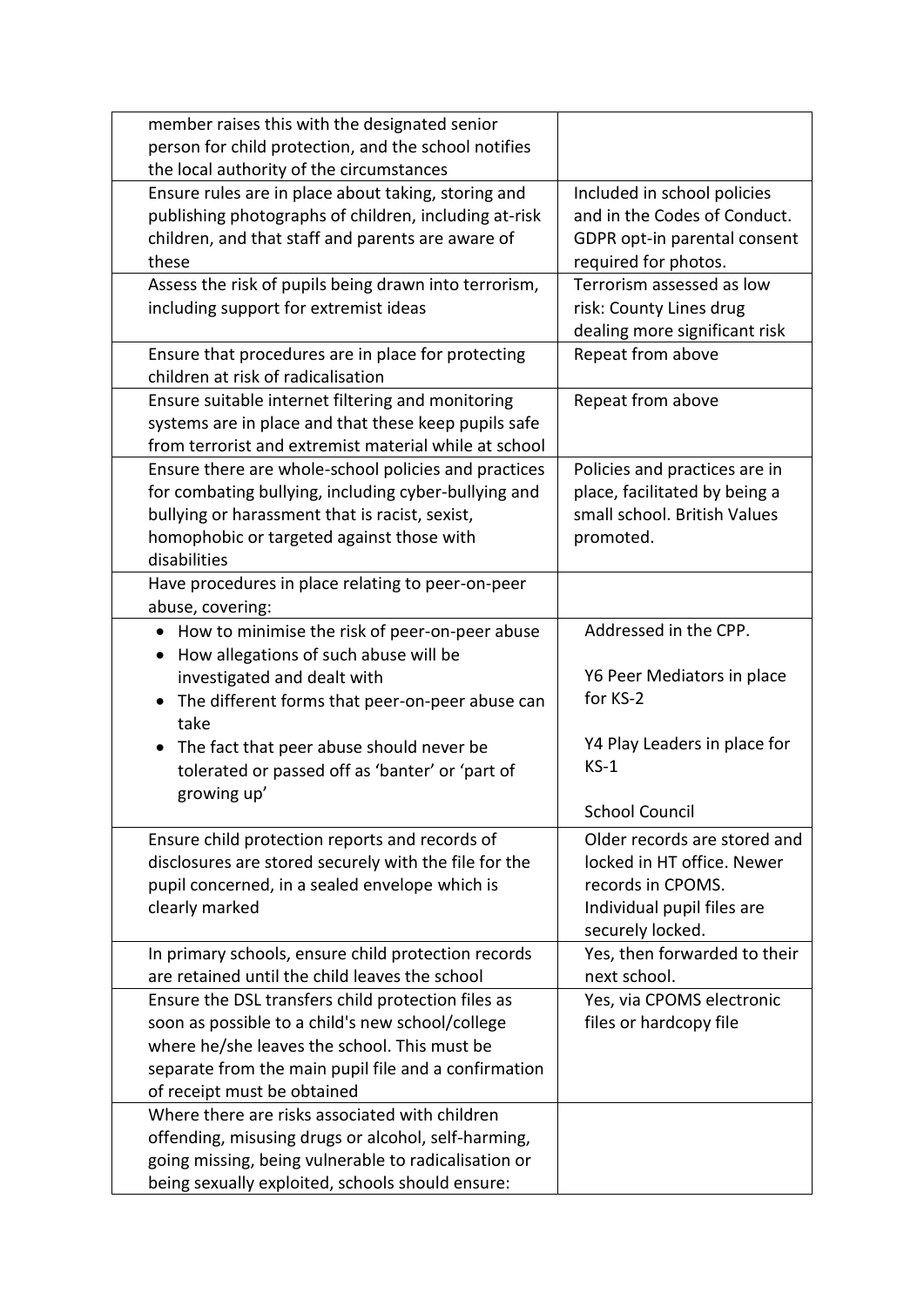| • These are known by the adults who care for them<br>and shared with the local authority children's social<br>care service or other relevant agency<br>• Plans and help are in place that are reducing the<br>risk of harm or actual harm, and that is there<br>evidence of their impact<br>• Risks are kept under regular review and that there<br>is regular and effective liaison with other agencies<br>where appropriate<br>• Staff and other adults receive regular supervision<br>and support if they are working directly and<br>regularly with children whose safety and welfare<br>are at risk | DSL receives monthly<br>coaching / sharing /<br>counselling with external<br>specialist support. She does<br>the equivalent for the<br><b>Nurture Team</b> |
|----------------------------------------------------------------------------------------------------------------------------------------------------------------------------------------------------------------------------------------------------------------------------------------------------------------------------------------------------------------------------------------------------------------------------------------------------------------------------------------------------------------------------------------------------------------------------------------------------------|------------------------------------------------------------------------------------------------------------------------------------------------------------|
|----------------------------------------------------------------------------------------------------------------------------------------------------------------------------------------------------------------------------------------------------------------------------------------------------------------------------------------------------------------------------------------------------------------------------------------------------------------------------------------------------------------------------------------------------------------------------------------------------------|------------------------------------------------------------------------------------------------------------------------------------------------------------|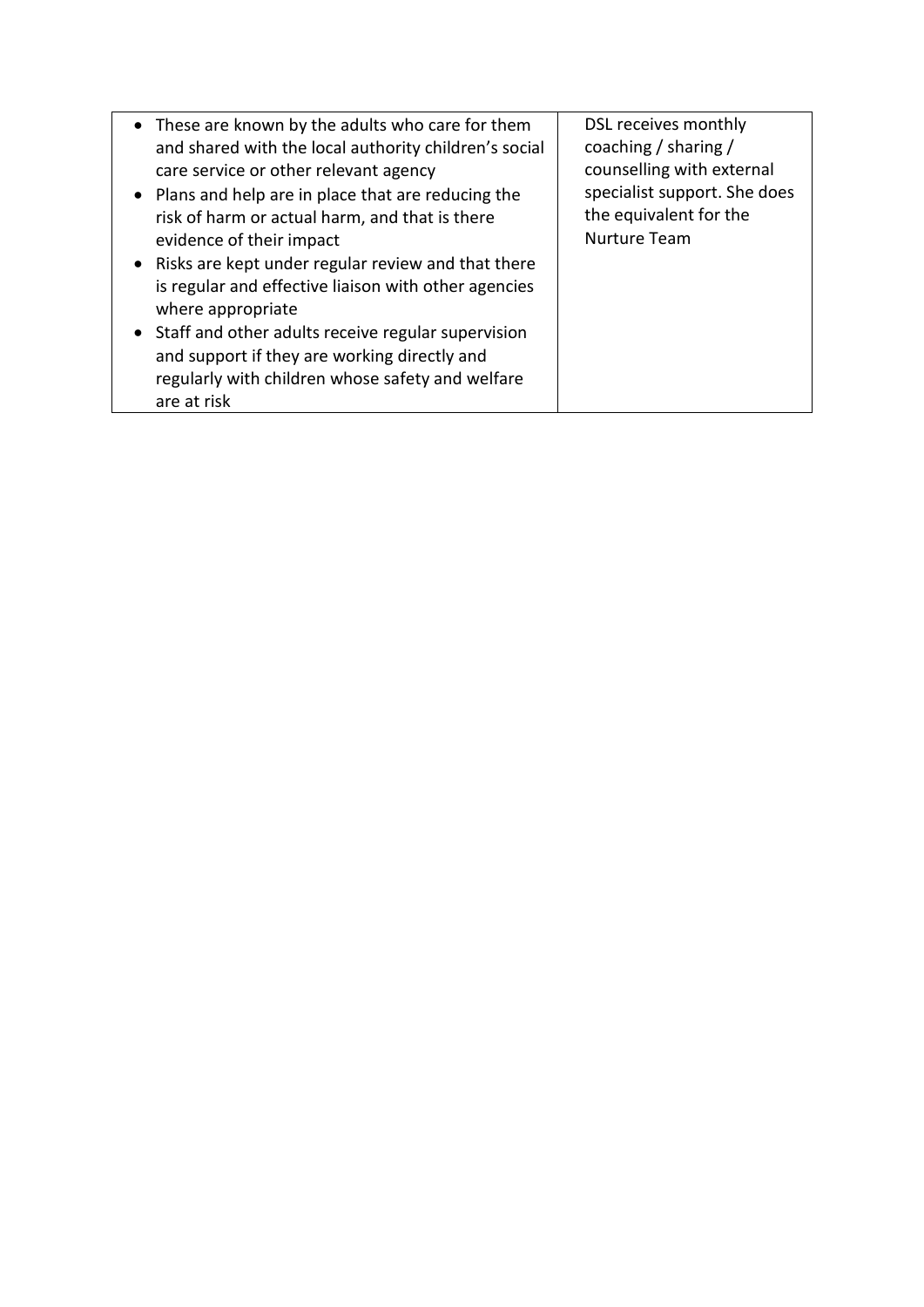# **11. PUPILS' EXPERIENCES OF SAFEGUARDING (07.06.21)**

### **This requirement sets out the school's responsibilities in relation to pupils' experiences of safeguarding.**

| Ensure there are systems in place for children<br>to express their views and give feedback<br>about the measures in place to protect them                                                                              | This is encouraged during PSHE<br>lessons.<br>The Children's Charter defines their<br>rights.<br>The Nurture function is available to all<br>children to come and openly discuss<br>concerns.<br>Worry Boxes are in every classroom<br>as well as in the dining room.                                                                                                                            |
|------------------------------------------------------------------------------------------------------------------------------------------------------------------------------------------------------------------------|--------------------------------------------------------------------------------------------------------------------------------------------------------------------------------------------------------------------------------------------------------------------------------------------------------------------------------------------------------------------------------------------------|
| Ensure the child's wishes and feelings are<br>always taken into account when determining<br>what action to take and what services to<br>provide in response to a safeguarding<br>concern                               | Referrals to MASH include wishes and<br>feelings expressed by the child.<br>Records are scanned into CPOMS.                                                                                                                                                                                                                                                                                      |
| Ensure pupils are taught about safeguarding,<br>including online safety, as part of the<br>curriculum, e.g. through personal, social,<br>health and economic (PSHE) education<br>and/or sex and relationship education | e-safety built-in as units every term<br>e-safety week in school every October<br>Every class has e-safety reminders by<br>the computer stations<br>School assemblies are held specifically<br>on e-safety<br>Parenting courses offered on e-safety<br>Newsletter reminders which highlight<br>specific e-safety concerns<br>New school policy on RSE now being<br>taught, policy on the website |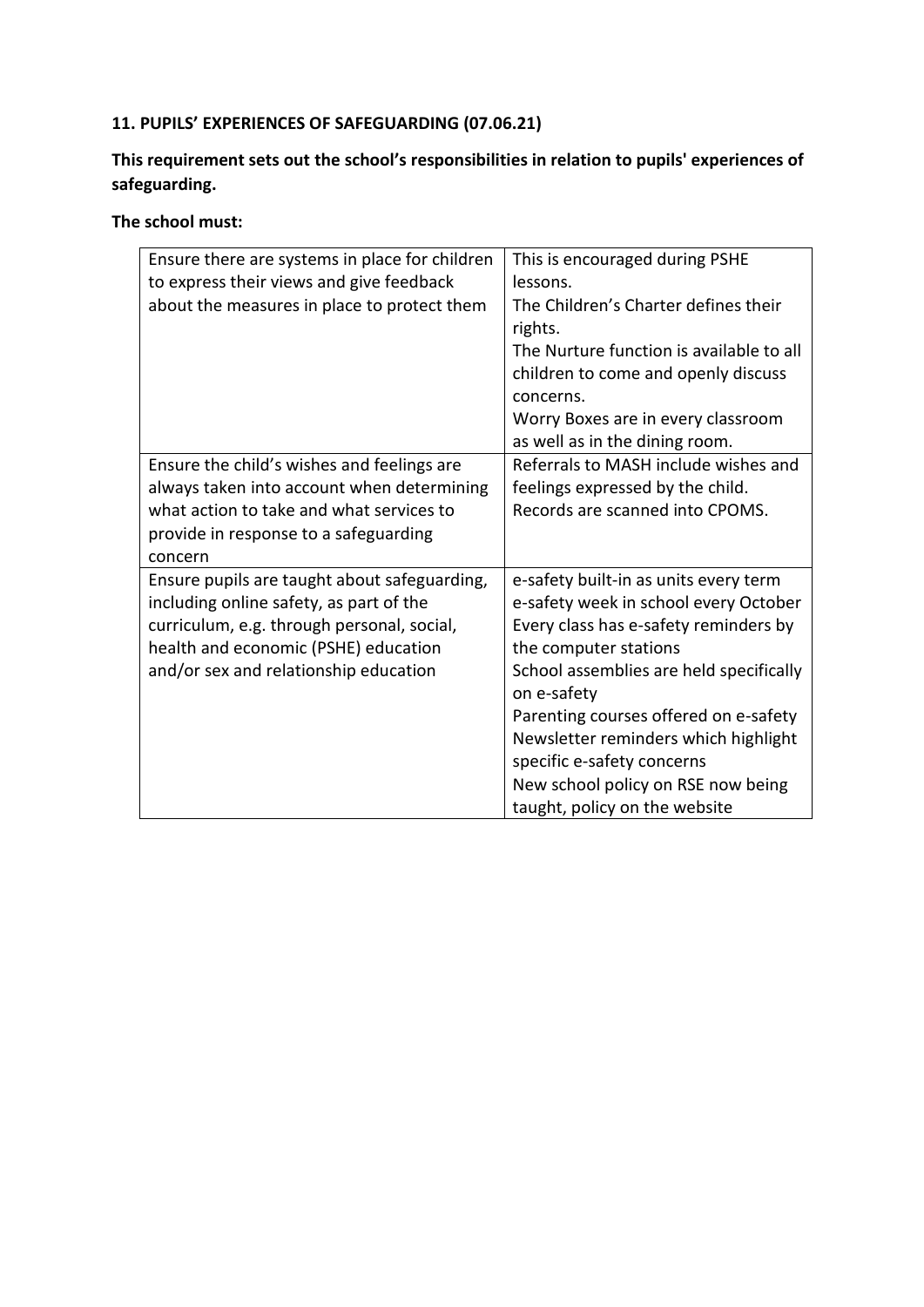#### **12. SAFEGUARDING IN WORK AND HOST FAMILY PLACEMENTS**

### **This requirement sets out the school's responsibilities around work placements and host family placements.**

The school must check that:

| They consider the need for those supervising<br>children under 16 on work experience<br>placements to undergo enhanced Disclosure<br>and Barring Service (DBS) checks with barred<br>list information                                                                                                                                                | Not applicable |
|------------------------------------------------------------------------------------------------------------------------------------------------------------------------------------------------------------------------------------------------------------------------------------------------------------------------------------------------------|----------------|
| They ensure that policies and procedures are<br>in place to keep pupils safe on work<br>experience placements                                                                                                                                                                                                                                        | Not applicable |
| Where the school arranges a host family<br>placement for a child under 16, for example<br>as part of a foreign exchange visit, they<br>request an enhanced DBS check with barred<br>list information for the adult(s) who will be<br>looking after the child, or check that<br>equivalent checks for the country in question<br>have been undertaken | Not applicable |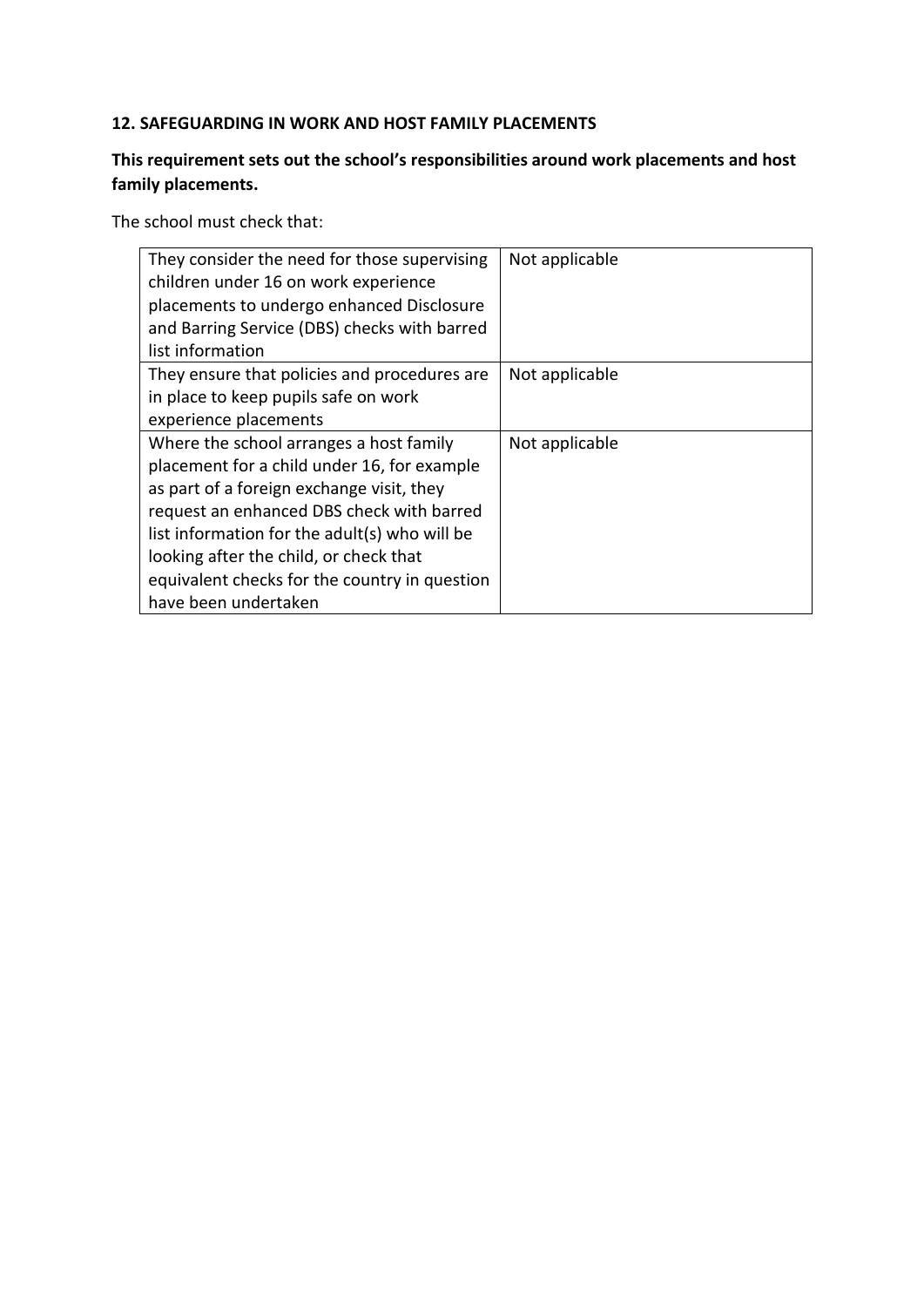### **13. SAFER RECRUITMENT OF CONTRACTORS (07.07.21)**

#### **This requirement sets out the school's responsibilities for the safer recruitment of contractors.**

The school must check the following in relation to contractors:

| Copies of DBS certificates and barred                                                                                                                                                                                                     |
|-------------------------------------------------------------------------------------------------------------------------------------------------------------------------------------------------------------------------------------------|
| list checks are requested and checked<br>before allowing any onsite activity. All<br>are signed and checked by Head<br>teacher.                                                                                                           |
| Yes, copies of anyone working onsite<br>with children have to provide a<br>current DBS certificate with the<br>contractor's name and they are filed<br>and checked by the office or person<br>who has requested the contractor<br>onsite. |
| Yes, any contractor working onsite<br>that is not in regular activity will be<br>adequately supervised.                                                                                                                                   |
| Yes. Any visiting the school have to be<br>greeted and signed-in and obtain<br>relevant id badges which must be<br>worn at all times and be on display.                                                                                   |
|                                                                                                                                                                                                                                           |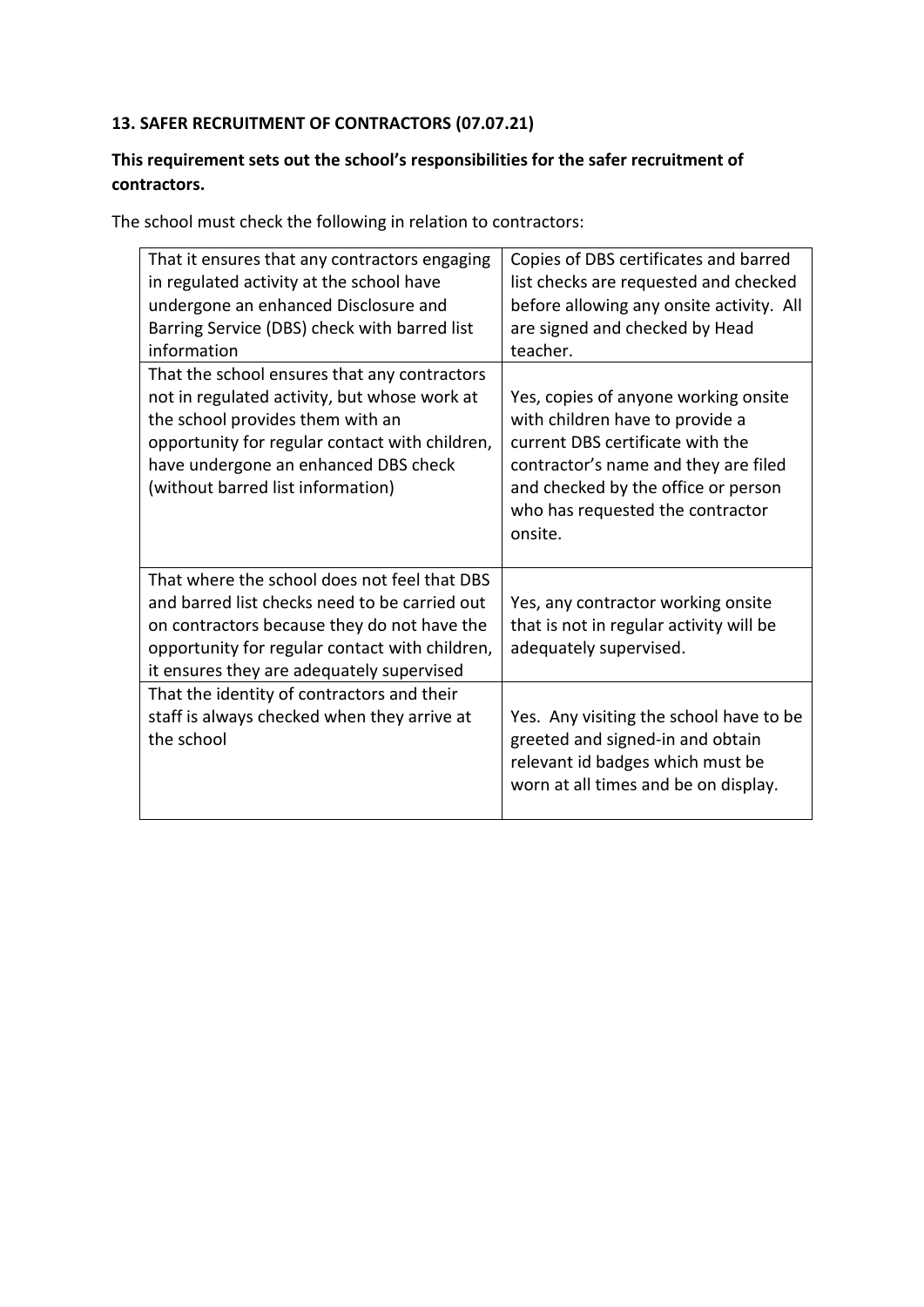### **14. SAFER RECRUITMENT OF GOVERNORS (07.07.21)**

### **This requirement sets out the school's responsibilities for the safer recruitment of governors.**

The school must check the following in relation to governors:

| That enhanced Disclosure and Barring<br>Service (DBS) checks have been carried out<br>on all governors | Yes. All governors are subjected to full<br>DBS and barred list checks when<br>appointed. |
|--------------------------------------------------------------------------------------------------------|-------------------------------------------------------------------------------------------|
| That these checks include barred list<br>information for any governors who are                         | Yes all checks include an enhanced                                                        |
| engaging in regulated activity at the school                                                           | DBS and also barred list check.                                                           |
|                                                                                                        |                                                                                           |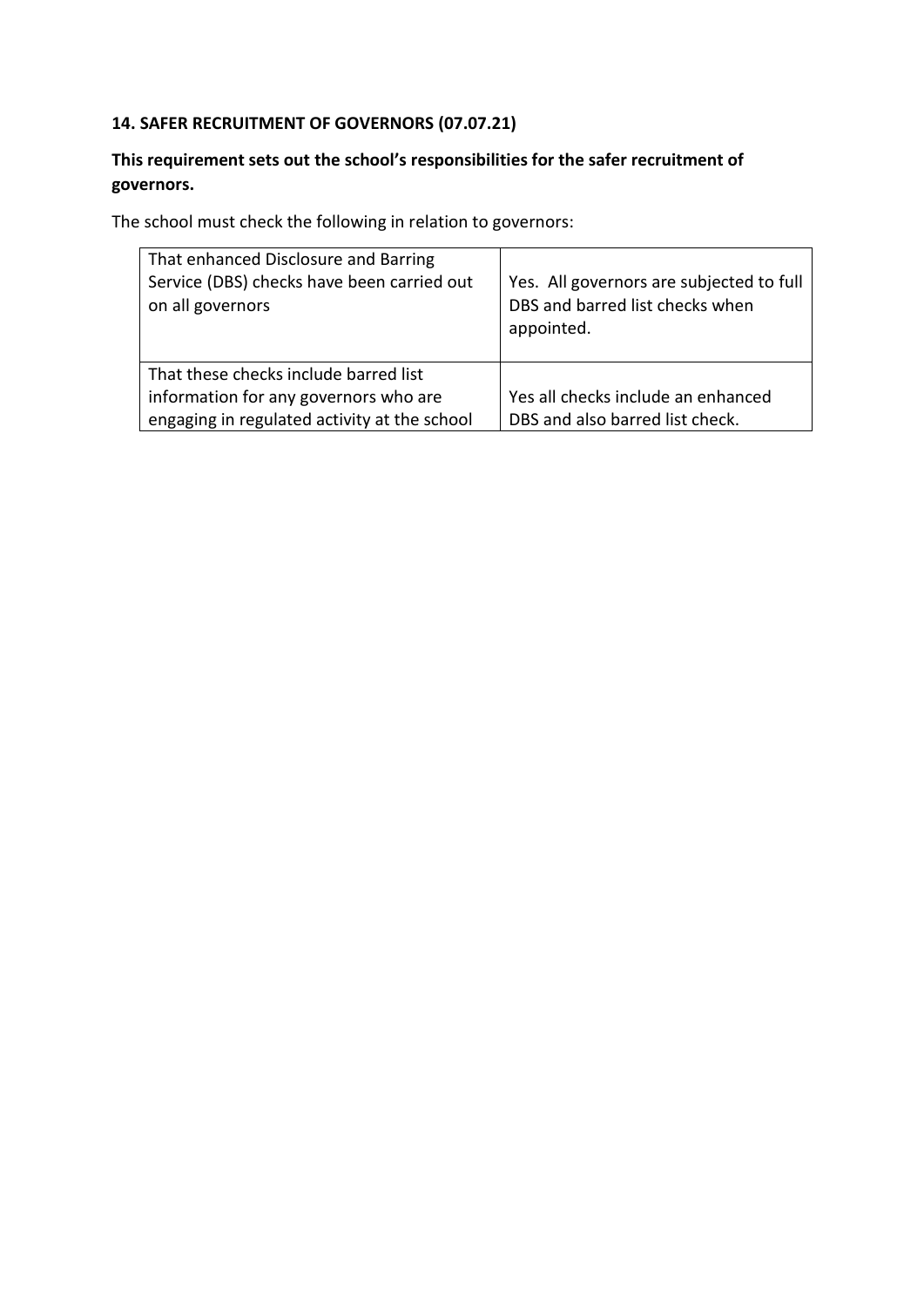# **15. SAFER RECRUITMENT OF STAFF (07.07.21)**

### **This requirement sets out the school's responsibilities for the safer recruitment of staff.**

| Ensure there is always at least one person on any          | Yes. Safer recruitment       |
|------------------------------------------------------------|------------------------------|
| appointment panel who has undertaken up-to-date safer      | training has been completed  |
| recruitment training                                       | by head teacher.             |
|                                                            |                              |
| Complete pre-appointment checks on a new member of         | Yes, all pre-appointment     |
| staff                                                      | checks are carried out as    |
|                                                            | required for the single      |
|                                                            | record safeguarding and      |
|                                                            | relevant to job role.        |
| Where the school uses the Disclosure and Barring (DBS)     | Yes. Update service checks   |
| Update Service to carry out status check on an individual: | are carried out on the       |
|                                                            | Government website as        |
|                                                            | required.                    |
| Obtain the individual's consent first                      | Yes always                   |
| Confirm that the certificate matches the individual's      | Yes                          |
| identity                                                   |                              |
| Examine the original certificate to ensure it is for the   | Yes, always checking front   |
| appropriate workforce and level of check                   | and back of the certificate  |
| Ask all candidates for written information about previous  | Previous employments are     |
| employment history and check that information is not       | requested on the application |
| contradictory or incomplete                                | form.                        |
| Seek references for all shortlisted candidates, including  | No. References are           |
| internal ones, before interview, and request them directly | requested after job offer    |
| from the referee                                           | subjected to pre-            |
|                                                            | employment checks            |
| When scrutinising references before making an              |                              |
| appointment:                                               |                              |
| Reject open references (for example in the form of 'to     | All referees are contacted   |
| whom it may concern' testimonials)                         | directly by the school and   |
|                                                            | not provided by candidate.   |
| Ensure any concerns have been resolved satisfactorily      | Yes                          |
| Contact the referee for further clarification where        | Yes, all references are      |
| necessary                                                  | verified by telephone.       |
| Compare references for consistency with the information    | Yes, referees are asked      |
| provided by the candidate and take up any discrepancies    | questions relating to the    |
| with him/her                                               | application form and         |
|                                                            | information provided by      |
|                                                            | candidate                    |
| Adequately supervise any individuals allowed to start work | If pre-employment checks     |
| before their DBS certificates are available and ensure all | are delayed a head teacher   |
| other checks are completed                                 | risk assessment is put into  |
|                                                            | place.                       |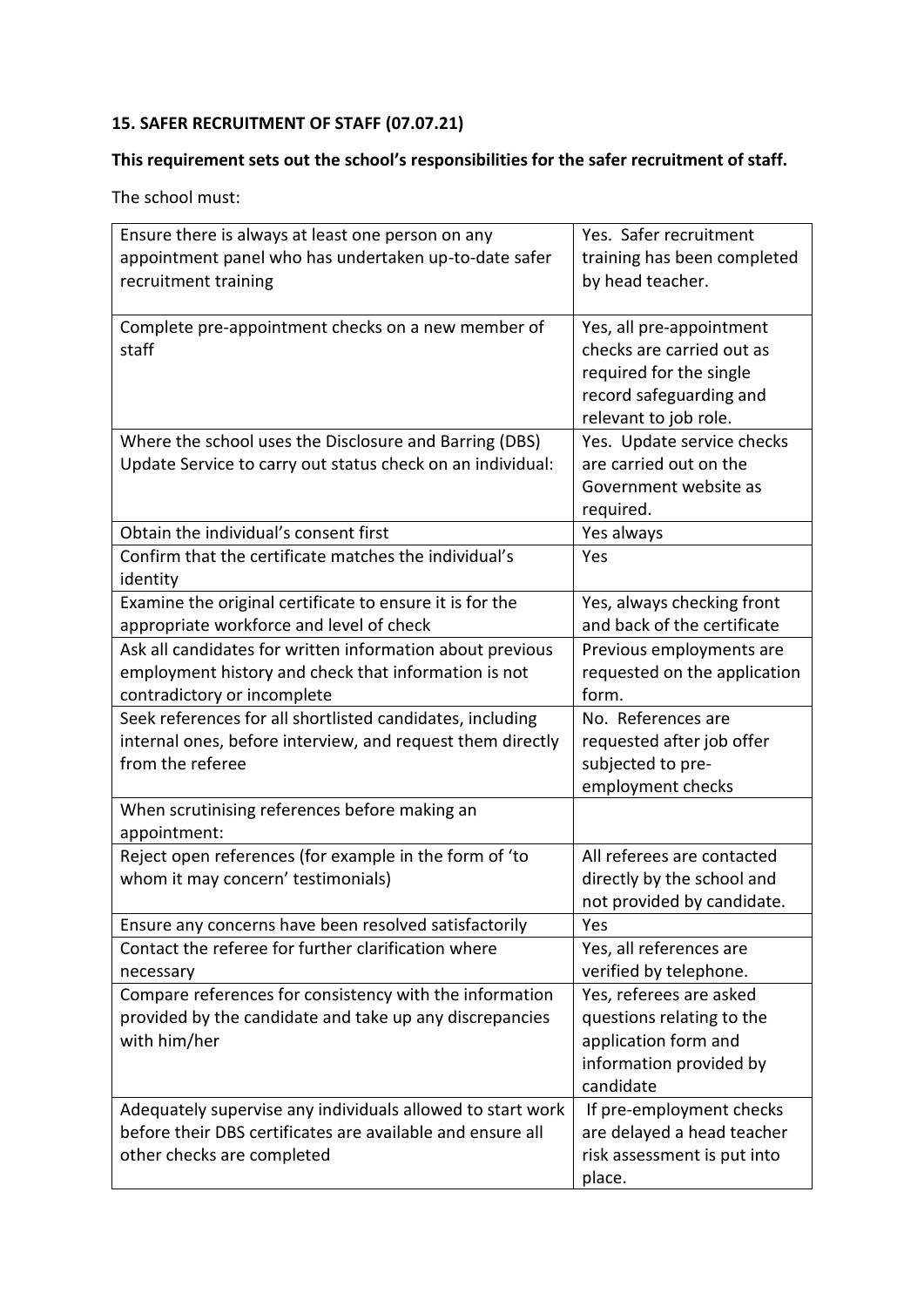| Ensure all teachers have undergone a check to ensure they<br>are not prohibited from teaching                                                                                                                                                                                                        | Yes, prohibition checks are<br>completed before<br>employment commences                                        |
|------------------------------------------------------------------------------------------------------------------------------------------------------------------------------------------------------------------------------------------------------------------------------------------------------|----------------------------------------------------------------------------------------------------------------|
| For candidates for teaching posts who are not currently<br>employed as teachers, contact the school, college or local<br>authority where he/she was most recently employed to<br>confirm details of their employment and their reasons for<br>leaving                                                | N/A                                                                                                            |
| Consider any information about past disciplinary action or<br>allegations carefully when assessing an applicant's<br>suitability                                                                                                                                                                     | Yes, all information is<br>accessed by the head<br>teacher and if required a risk<br>assessment is carried out |
| Ensure that checks have been carried out on individuals<br>who work in childcare provision or who are directly<br>concerned with its management to ensure they are not<br>disqualified under the Childcare (Disqualification)<br><b>Regulations 2009</b>                                             | Yes, a child disqualification<br>declaration is completed by<br>all staff, visitors and<br>governors annually. |
| Obtain written confirmation that the agency/business<br>supplying agency staff has carried out the checks/obtained<br>the DBS certificates that the school would have carried out<br>had it employed the staff member itself                                                                         | $N/A$ – Staff are now covered<br>in house.                                                                     |
| Check when an agency staff member arrives for work that<br>he/she is the same person on whom the checks have been<br>carried out                                                                                                                                                                     | N/A - Staff are now covered<br>in house.                                                                       |
| Obtain written confirmation that the initial teacher<br>training provider has carried out the relevant checks on<br>trainee teachers who are fee-funded and that the provider<br>has judged the trainee to be suitable to work with children                                                         | Yes, all checks are carried<br>out as per our safeguarding<br>policy with full enhanced<br>checks.             |
| Ensure that where a member of staff moves from a post<br>that was not in regulated activity into work that is<br>regulated activity, it carries out the relevant checks for<br>regulated activity                                                                                                    | All staff are enhanced DBS<br>checked and barred list                                                          |
| Where a teacher is dismissed due to serious misconduct,<br>or might have been dismissed had he/she not left first,<br>consider whether to refer the case to the secretary of<br>state, so that the secretary of state can decide whether to<br>make a prohibition order in respect of the individual | Yes, the head teacher would<br>follow procedures if ever<br>needed to.                                         |
| When carrying out childcare disqualification checks,<br>ensure it acts proportionately and minimises, wherever<br>possible, the intrusion into the private lives of staff and<br>members of their household                                                                                          | Yes, any disqualification is<br>treated in confidence.                                                         |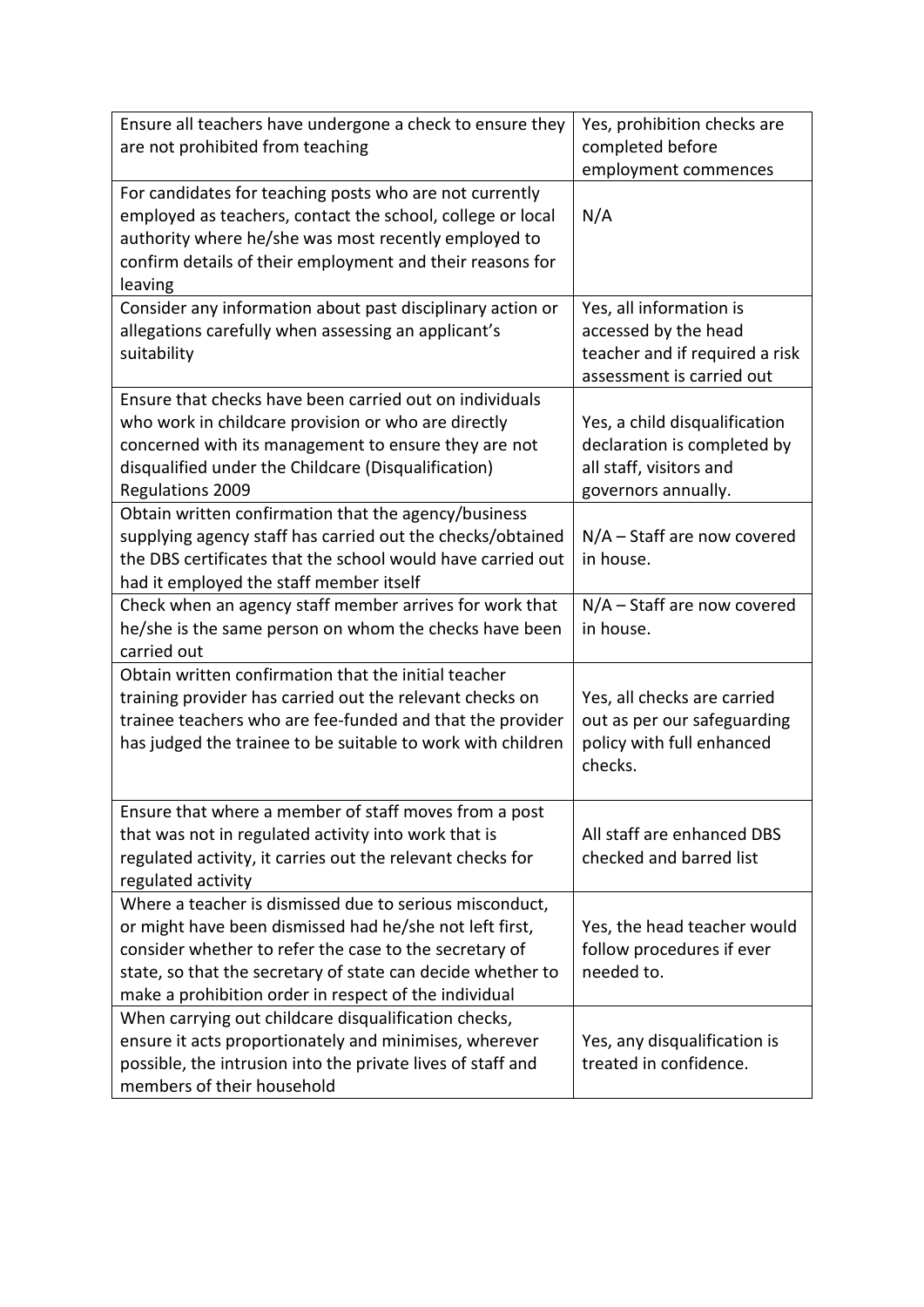### **16. SAFER RECRUITMENT OF VOLUNTEERS (07.07.21)**

#### **This requirement sets out the school's responsibilities for the safer recruitment of volunteers.**

The school must check the following in relation to volunteers:

| That they obtain enhanced Disclosure and Barring        |                                  |
|---------------------------------------------------------|----------------------------------|
| Service (DBS) certificates with barred list information | Yes, volunteers are enhanced     |
| for all unsupervised volunteers who teach or look       | DBS checked, references are      |
| after children regularly                                | obtained and full barred list    |
|                                                         | check carried out.               |
| or provide personal care on a one-off basis             | N/A                              |
| That they carry out risk assessments to determine       | All volunteers are enhanced      |
| whether it is necessary to obtain enhanced DBS          | checked.                         |
| certificates without barred list information for        |                                  |
| individual volunteers who are not engaging in           |                                  |
| regulated activity, but who have the opportunity to     |                                  |
| come into contact with children on a regular basis      |                                  |
| (e.g. supervised volunteers)                            |                                  |
| That where a supervised volunteer is carrying out       |                                  |
| work that would be regulated activity if it were        | All volunteers are risk assessed |
| unsupervised:                                           | and are not left unsupervised    |
| the supervision is regular                              | with children                    |
| reasonable                                              |                                  |
| and carried out by a person who is in regulated         |                                  |
| activity                                                |                                  |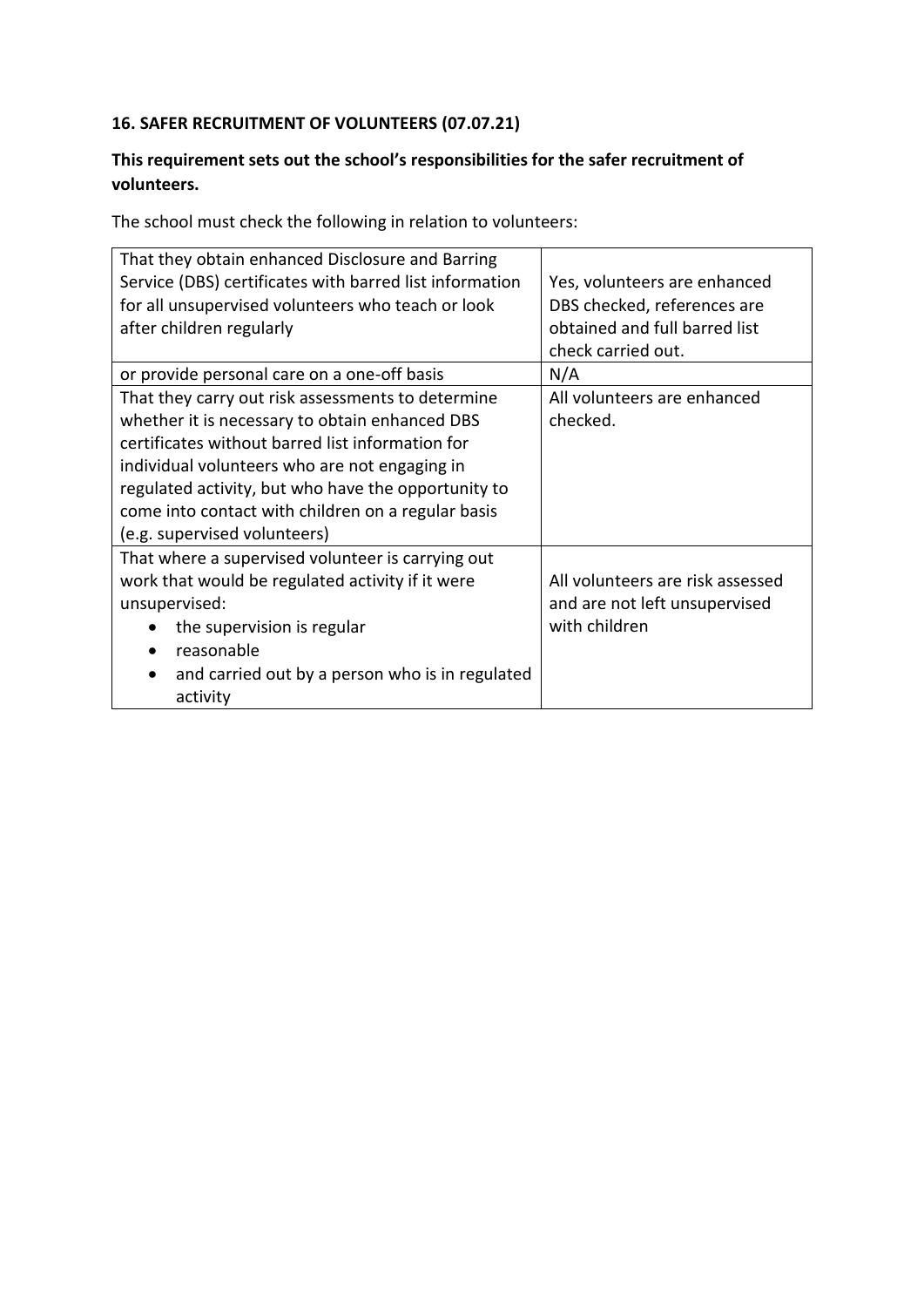#### **17. SINGLE CENTRAL RECORD OF RECRUITMENT AND VETTING CHECKS (07.07.21)**

#### **This requirement sets out what information must be included in the school's single central record (SCR).**

The school must:

| Maintain and regularly update the SCR                   | Yes SCR is updated regularly<br>and audited annually by<br>Herts for Learning. |
|---------------------------------------------------------|--------------------------------------------------------------------------------|
| Ensure the SCR covers all staff who work at the school, | Yes                                                                            |
| all governors and volunteers for whom checks were       |                                                                                |
| carried out                                             |                                                                                |
| Ensure that, where the school chooses to keep copies    | Yes, all confidential                                                          |
| of DBS certificates, they are destroyed after 6 months  | documents are shredded                                                         |
| Ensure that copies of other documents used to verify a  | Yes, all personnel files are                                                   |
| successful candidate's identity, right to work and      | kept in a locked room in a                                                     |
| required qualifications are kept on his/her personnel   | locked cupboard with only                                                      |
| file                                                    | three key holders who have                                                     |
|                                                         | access.                                                                        |

To comply with statutory guidance the SCR must record whether the following checks have been carried out/certificates obtained, and the date each check was completed/certificate was obtained. It must also record who carried out the checks:

| Identity check                                   | Yes all checks are carried out and |
|--------------------------------------------------|------------------------------------|
|                                                  | recorded on the SCR                |
| <b>Barred list check</b>                         | Yes all checks are carried out and |
|                                                  | recorded on the SCR                |
| Enhanced DBS check                               | Yes all checks are carried out and |
|                                                  | recorded on the SCR                |
| Prohibition from teaching check                  | Yes all checks are carried out and |
|                                                  | recorded on the SCR                |
| Further checks on people living or working       | Yes all checks are carried out and |
| outside the UK including checks for teacher      | recorded on the SCR                |
| sanctions and restrictions imposed by an EEA     |                                    |
| regulating authority                             |                                    |
| Check of professional qualifications             | Yes all checks are carried out and |
|                                                  | recorded on the SCR                |
| Check to establish the person's right to work in | Yes all checks are carried out and |
| the UK                                           | recorded on the SCR. Copy of       |
|                                                  | passport is always obtained and    |
|                                                  | Visa if applicable                 |